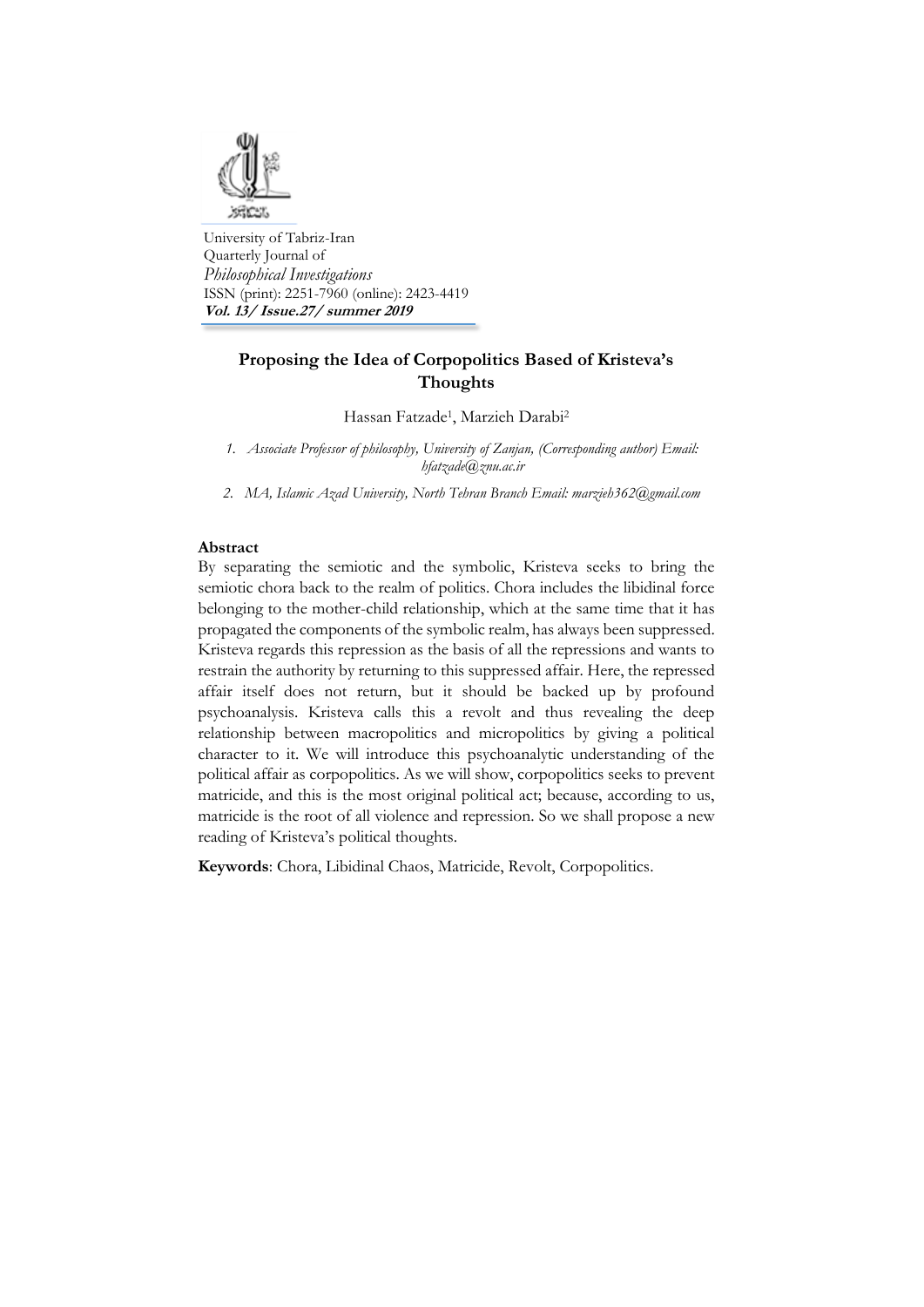### **Introduction**

Julia Kristeva builds her views on a perception of the body as a central concept. By interpreting the subject as "subject in process", Kristeva makes possible the introduction of an open and flexible subject for a revolution in the micropolitics. By challenging the concept of identity in modern times, he portrays a feminine interpretation of the way of formation of the subject in process, and in this picture, she uses the politics of body as a ground for the formation of a revolutionary change in public policy. Modern interpretations of reality, which are carried out in the symbolic realm and under the law of the Father, first of all, seek to stabilize identified subject, which preserves its unity through the dominance on the interpreted object. Kristeva declares, "there are political implications inherent in the act of interpretation itself, whatever meaning that interpretation bestows... [because the interpretation] is rooted in the speaking's subject's need to reassure himself of his image and his identity faced with an object" [1]. This constant identity has been obtained at the cost of femininity repression. In this sense, the female interpretation is fundamentally an anti-interpretation, and the real meaning of the critical reading and the death of the author is realized only with it. Only by restoring the libidinal chaos can one break apart the authority without substituting it with another authority.

"Kristeva's notion of subjectivity could be considered as a corrective to modern identity politics, undermining the notion of a stable self" [2]. Challenging this identity and the stable self means undermining the authority. In her project, Kristeva seeks to determine the position of the subject and searches it not only in language but also in the physical domain related to language. The politics of the body, which is in her mind in the pre-discursive domain, appears through its archaic motivations and bodily effects; in a preoedipal semiotics space, where the sexual identity has not yet been formed and not related to the symbolic. Here, "although there is as yet no outside other, there is archaic "relationship," marked by the absence of symbolic acts concerning another and made up, instead, of an exclusively corporeal and affective mode of responsiveness: the preverbal semiotic" [3].

#### **Kristevn and the corpopolitics**

Kristeva considers revolt to be a devastating influence on the symbolic. In the sense that the semiotic does not come from outside, but it is a layer underlying different factors in the symbolic realm, which provides their motor power. Therefore, to find the Chora, one must look directly at the eyes of the symbolic, a gaze that gradually defamiliarizes itself with its subject and creates a scary monstrosity that is nothing but a phenomenological monster. It can be said that the revolt is a kind of rewriting of Freud's Unheimliche, which shakes our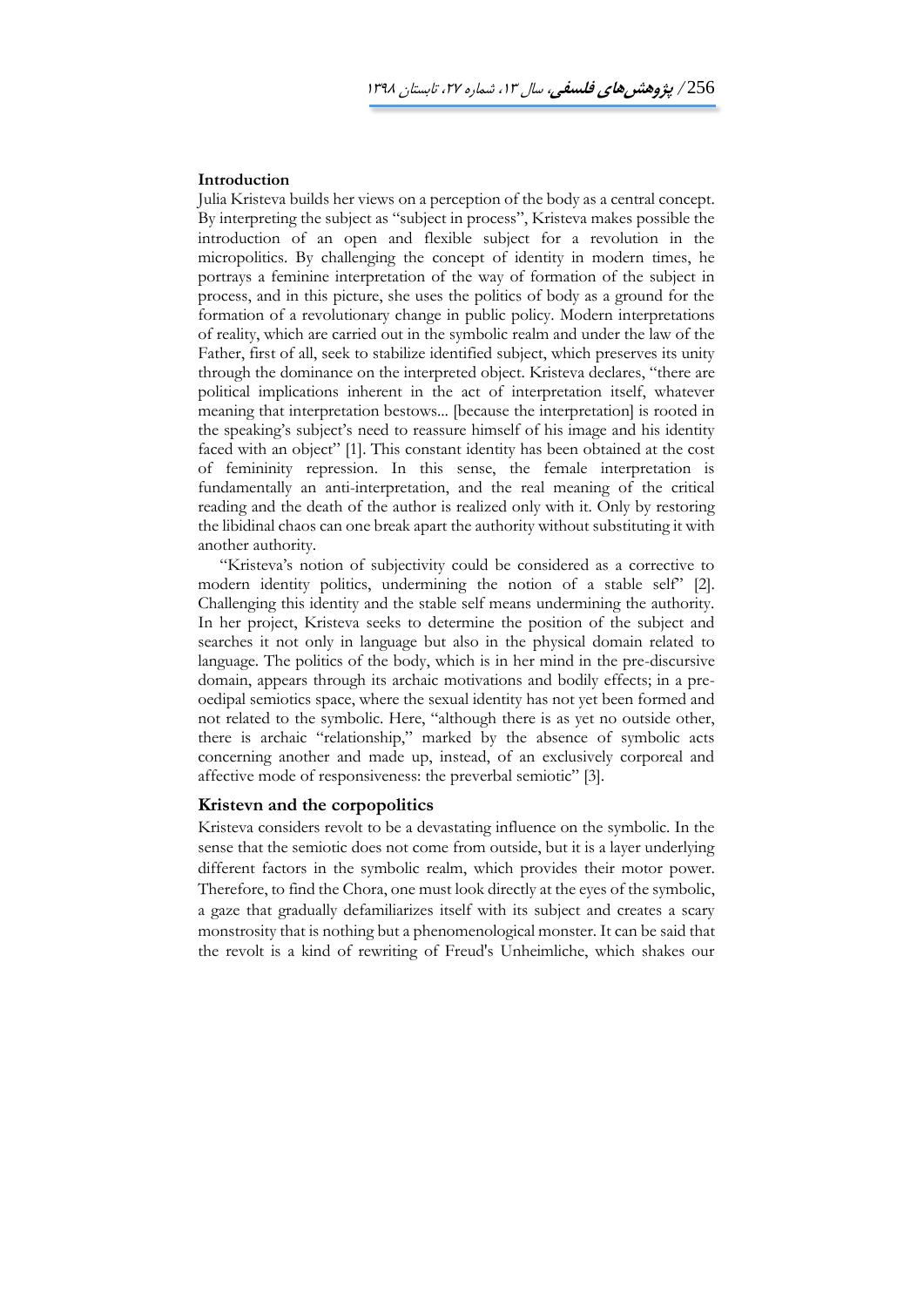## طرح ایده تن سیاست بر اساس اندیشههای کریستوا 257/

temporal foundations, and allows us to access the time lost or forgotten in the normative order. In other words, this strange space is the same as the Chora, which Kristeva regards as "new encounter with an unexpected outside element"; stimulating the "images of death" or "female sex" - "Unheimliche as a crumbling of conscious defenses, resulting from the conflicts self-experiences with another" [4].

The semiotic language that is associated with Chora leads the drives and desires towards the language. In other words, the structure of language in Kristeva's thinking is in a dynamic state which is moving between the symbolic and the semiotic. With the advent of the concept of motherhood, which carries Chora's space, Kristeva is trying to find a way out of the violence that lies behind the foundations of modern culture. According to her, Chora carries a creative and rhythmic. The semiotic as fluid and diverse affair attempts to undermine the ideology of the patriarchal class society, which takes power from things such as state, order, ownership, and so on. By introducing the semiotic in language, that is somehow equivalent to a revolution in politics, Kristeva regards her work as essentially political, the policy moving between macropolitics and micro-politics, which we call Corpopolitics. Corpopolitics is a maternal policy-making aimed at returning of desire to the realm of politics, and this means a transition from psychoanalysis to politics. Kristeva is in this sense a Post-Structuralist thinker.

#### **References**

- Kristeva, Julia (1983) "Psychoanalysis and the Polis", trans. Margaret Waller, in *the Politics of Interpretation*, W. J. T. Mitchell (ed.) Chicago: University of Chicago Press, p. 86.
- Sjoholm, Cecilia (2005) *Kristeva and the Political*, London: Rutledge
- Beardsworth, Sara (2009) "Love's Lost Labors: Subjectivity, Art, and Politics", in *Psychoanalysis, Aesthetics, and Politics in the Work of Julia Kristeva*, K. Oliver and S. K. Keltner (eds.), New York: State University of New York, p. 130.
- Kristeva, Julia (1991) *Strangers to Ourselves*, trans. Leon Roudiez, New York: Columbia University Press, p. 188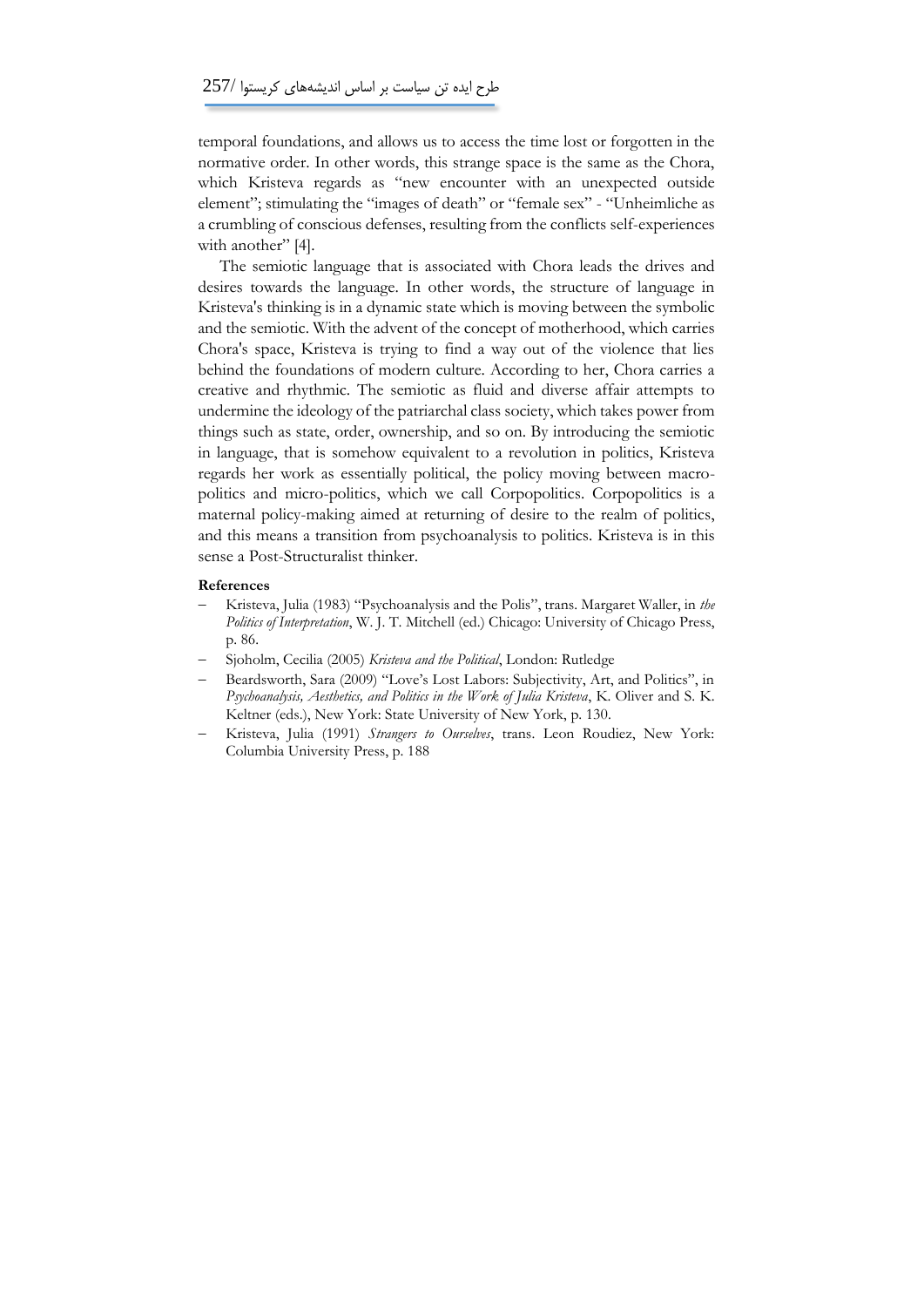

University of Tabriz-Iran Quarterly Journal of *Philosophical Investigations* ISSN (print): 2251-7960 (online): 2423-4419 **Vol. 13/ Issue.27/ summer 2019** 

فصلنامه علمی **پژوهشهای فلسفی سال /31 شماره /72 تابستان 3131**

**\* طرح ايده تنسياست بر اساس انديشههای کريستوا**

**حسن فتحزاده\*\***

دانشیار گروه فلسفه، دانشگاه زنجان )نویسنده مسئول(

**مرضيه دارابی**

کارشناس ارشد فلسفه، دانشگاه آزاد اسالمی، واحد تهران شمال، تهران، ایران

## **چکيده:**

کریستوا با تفکیک امر نشانهای و امر نمادین، در پی بازگرداندن کورای نشانهای به قلمرو سیاست است. کورا دربرگیرنده نیروی لیبیدویی متعلق به رابطه مادر ـ کودک است که در عین به پیش راندن مؤلفههای قلمرو نمادین، همواره سرکوب شده است. کریستوا این سرکوب را اساس تمام سرکوبها میداند و میخواهد با بازگشت به این امر سرکوب شده جلوی اقتدار را بگیرد. در این جا دیگر امر سرکوب شده خود باز نمی گردد، بلکه باید با تحلیل عمیق زبان زمینه بازگشت به آن را فراهم کرد. کریستوا این بازگشت را »سرپیچی« مینامد و به این ترتیب با دادن خصلتی سیاسی به آن روابط عمیق میان سیاست کالن و سیاست خُرد را آشکار میکند. این درک روانکاوانه از امر سیاسی را تحت عنوان »تنسیاست« معرفی خواهیم کرد. چنان که نشان خواهیم داد تنسیاست در پی جلوگیری از مادرکشی است و این اصیلترین کنش سیاسی است؛ زیرا به ادعای ما مادرکشی ریشه تمام خشونتها و سرکوبها است. به این منظور خوانشی بدیع از اندیشههای سیاسی کریستوا ارائه خواهیم داد.

**واژگان کليدی:** کورا، آلودهانگاری، آشوب لیبیدویی، مادرکشی، سرپیچی، تنسیاست.

تاریخ وصول: 32/2/72 تایید نهایی: 32/31/1 \*

\*\*E-mail: hfatzade@gmail.com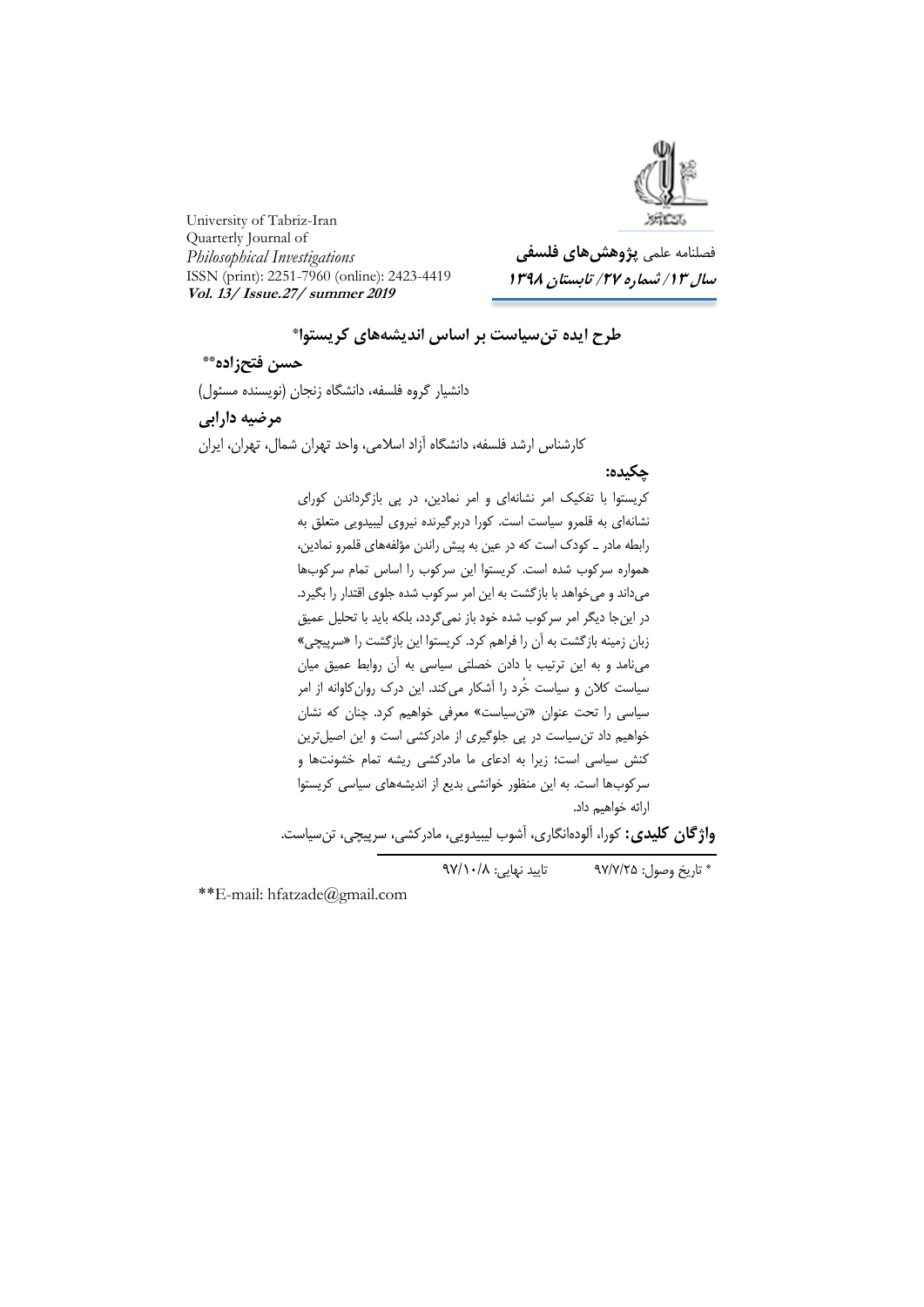#### **مقدمه**

امر همگون نشانه یک سرکوب است، سرکوب مناطق مورد اختالف مرزی و نیز تکینگیها که با همدستی قوانین جهانشمول صورت گرفته، زیر پوشش علم مشروعیت مییابد و جلوگیری از هر نوع فراروی و تخطی از آن را برعهده عقالنیت و سازوکارهای تاریخی آن میگذارد. توسل به دوگانه عقالنیتـجنون، رهایی از این سرکوب را به حرکتی بر روی مرزها تبدیل میکند که به جان خریدن خطر آن مستلزم کنشی رادیکال و اساساً سیاسی است؛ زیرا فاصله گرفتن از مرزها و سکنا گزیدن در نواحی مرکزی گفتمانها خصلت مشترک تمامی فرهنگها است. به همین دلیل گفتمانهای مرزی معاصر، به صرف این که خطر میکنند و خود را بر شکاف ناهمگونی و تفاوت بنا میکنند، پیشاپیش گفتمانهایی سیاسیاند؛ هر چند زبانی فنی و بیش از حد تخصصی آنها را در انحصار دانشگاه گرفتار کرده باشد. در مقابل، گفتمان رسمی که دانشگاه متصدی آن است، از طریق فرآیند «بههنجارسازی»، مکانیسم پیچیده ارزشی ـ زیباییشناختیای را به کار میگیرد که از رهگذر آن تفاوت و نایکسانی با قضاوتی منفی به عنوان امری منحرف، ناخوشایند و غیرطبیعی سرکوب و به حاشیه رانده میشود.

در این میان بدن، همچون خاستگاه فردیت، از کلیت طفره میرود و جایگاه نگاشت تفاوت و سیالیت میشود. به همین دلیل در گفتمان مدرن از همان آغاز بدن از معنا تهی میشود و در یکی از خشنترین تمایزهای تاریخ اندیشه، در فلسفه دکارت، ورطهای بینهایت آن را از عقالنیت جدا میسازد. از آن پس هر آنچه اندکی به بدن مربوط میشود به عنوان ناخالصی در زیر پای نظریه فرو افکنده میشود. به این ترتیب زنان، به دلیل غلبه وجه جنسی آنها، بیشتر در سویه غیر عقالنی فرهنگ واقع شده اند و این خود به تداوم سرکوب و حاشیهنشینی آنها انجامیده است. بیدلیل نیست که گفتمانهای رهاییبخش معاصر تا حد زیادی بر بدن زنانه شکل گرفته است؛ جلوی سرکوب را باید از سرچشمه گرفت. روانکاوی از این طریق به سیاست راه مییابد.

ژولیا کریستوا با اندیشهای لکانی نظریات خود را بر روی درکی از بدن به عنوان مفهومی مرکزی بنا میکند. در اندیشه لکان، گرچه فالوس دال مرکزی است و معنا را به جریان میاندازد، اما در نهایت این زنانگی است که در قالب تجربه مادرانه نقش محوری در شکلگیری سوژه بازی میکند و به این ترتیب در مرکز تأمالت فرهنگی قرار میگیرد. روانکاوی به این معنا شورش طردشدگان و بازگشت حاشیهها به متن است. کریستوا ضمن تفسیری که از سوژه به عنوان «سوژه در فرآیند»<sup>۱</sup> به عمل میآورد، زمینه معرفی یک سوژهی باز و انعطافپذیر را برای انقلابی در عرصه سیاست خُرد<sup>۲</sup> ممکن میسازد. او با به چالش کشیدن مفهوم هویت در دوره مدرن، تفسیر زنانهای از نحوه شکلگیری سوژه در فرآیند به تصویر میکشد و در این تصویر، سیاست بدن را به عنوان زمینهای برای شکلگیری یک تحول انقالبی در عرصه سیاست عمومی به کار میبرد. در واقع تفسیرهای مدرن از واقعیت، که در قلمرو نمادین ؓ و تحت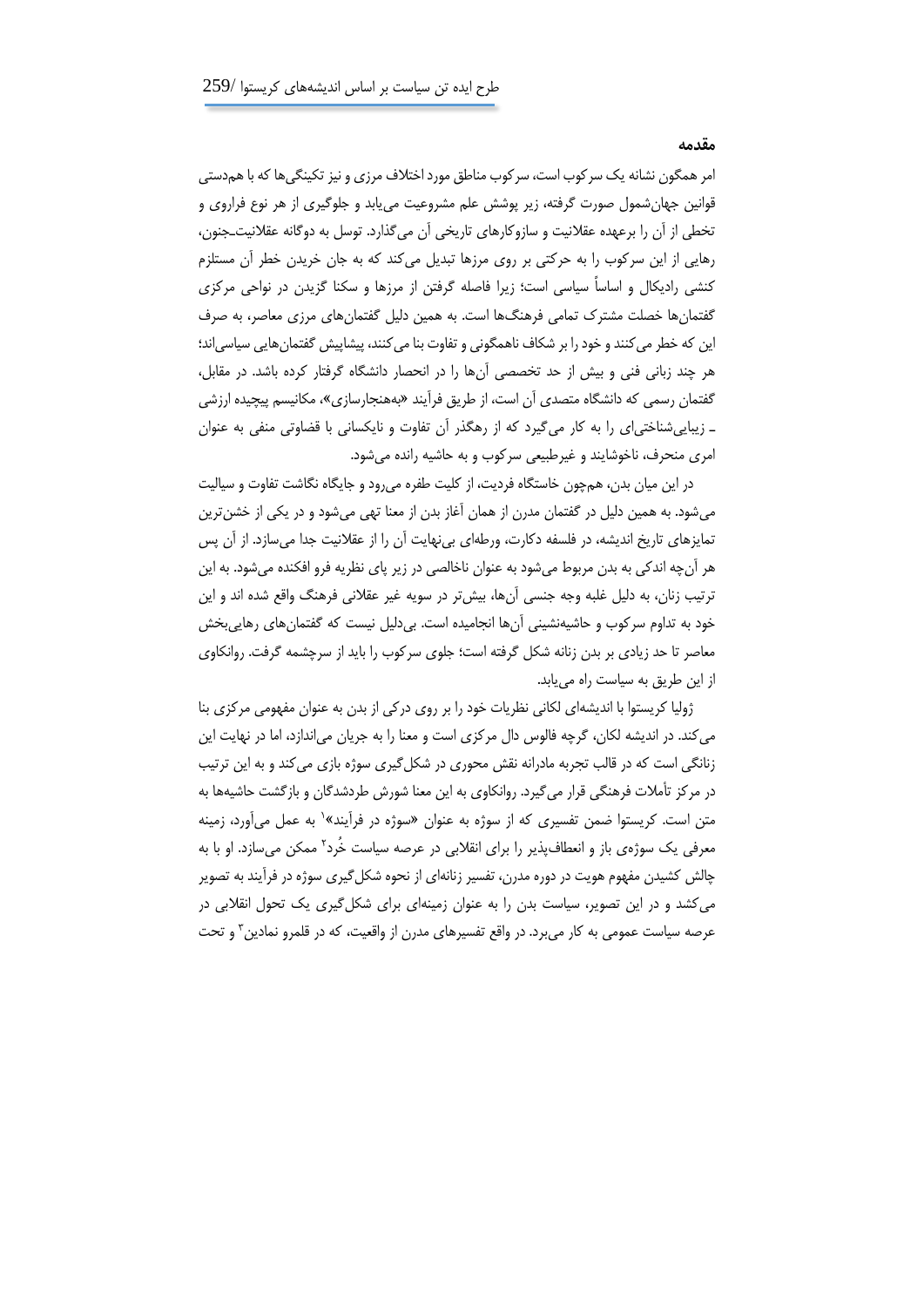قانون پدر به انجام میرسد، پیش از هر چیز در پی تثبیت سوژهای اینهمان است که از طریق استیال بر ابژه تفسیر شده وحدت خود را حفظ میکند. به این معنا است که کریستوا اعالم میکند »در خود عمل تفسیر، فارغ از این که چه معنایی را عرضه میکند، ذاتاً داللتهای سیاسی وجود دارد... ]چرا که تفسیر[ بیش از هر چیز از نیاز سوژه سخنگو به کسب اطمینان از تصویر و هویت خود که بر ابژه نقش میبندد، ناشی میشود«)86 1983: ,Kristeva). این هویت ثابت به قیمت سرکوب زنانگی به دست آمده است. به این معنا تفسیر زنانه اساساً یک ضد تفسیر است و معنای واقعی خوانش انتقادی و مرگ مؤلف تنها با آن تحقق مییابد. تنها با بازگرداندن آشوب لیبیدویی میتوان اقتدار را بدون جایگزینی با اقتداری دیگر در هم شکست.

تلقی کریستوا از سوبژکتیویته به مثابه تغییری بنیادین در هویت سیاسی مدرن و نیز تحلیلبرنده یک خود پایدار لحاظ میشود )3 2005: ,Sjoholm). به چالش کشیدن این هویت و خود پایدار در واقع به معنای خالی کردن زیر پای اقتدار است. کریستوا در پروژه خود در پی تعیین موقعیت سوژه است و آن را نه فقط در زبان، بلکه در قلمرو بدنی مرتبط با زبان نیز جستوجو میکند. سیاست بدن که در تفکر او در قلمرو پیشاگفتمانی قرار دارد، از طریق آثار بدنی و انگیزشهای آرکائیک <sup>۴</sup>خود ظاهر میشود؛ در یک فضای نشانهای<sup>۵</sup> پیشاادیپی، جایی که هنوز هویت جنسی شکل نگرفته و در ارتباط با امر نمادین قرار نگرفته است. در اینجا »اگر چه هنوز هیچ دیگری بیرونی وجود ندارد، اما رابطهای آرکائیک وجود دارد که مشخصه آن غیاب روابط نمادین با دیگری است و در عوض مبتنی است بر تفاهم صرفاً بدنی و عاطفی: امر نشانهای پیشازبانی« )130 2009: ,Beardsworth).

## **کورا و امر سياسی**

کریستوا جهانشمولگرایی<sup>۷</sup> را به مبارزه میطلبد؛ جهانشمولگرایی که به گونهای پارادوکسیکال آرمانهای تمامیت ارضی، جهانیشدن و یکسانسازی را نیز به چالش میکشد. جهانشمولگرایی چونان رویهای تحلیلی به شباهتها میپردازد و ناظر است به آنچه در همه جا حاضر بوده و به موجب آن امور بههنجار یا نابههنجار دانسته میشوند. از این طریق آنچه نامتشابه است به حاشیه رانده میشود و غیریت^ و فردیت به بهای نوعی یکسانسازی طرد میشود. این یکی از مهمترین دغدغههای سیاسی معاصر است که پای ادبیات و روانکاوی را به امر سیاسی باز میکند.

ویژگی قانونگریز بودن ادبیات، که در محافل سنتی تحت عنوان ذوقی بودن ادبیات به آن پرداخته و زهر آن گرفته میشود، آن را به آغازگاه مهمی برای مبارزه با این جهانشمولگرایی تبدیل میکند و در این میان شعر جایگاه ویژهای دارد؛ بیجهت نیست که کریستوا رویکردی استراتژیک به زبان شاعرانه دارد. شعر ذاتاً انقالبی است، اگر نسبتهای عمیق آن را با بدن کشف کنیم. اینجا است که پای روانکاوی به میان میآید و بدن را به جایگاه شدن و به خاستگاه هر ساختاری تبدیل میکند. روانکاوی لکانی با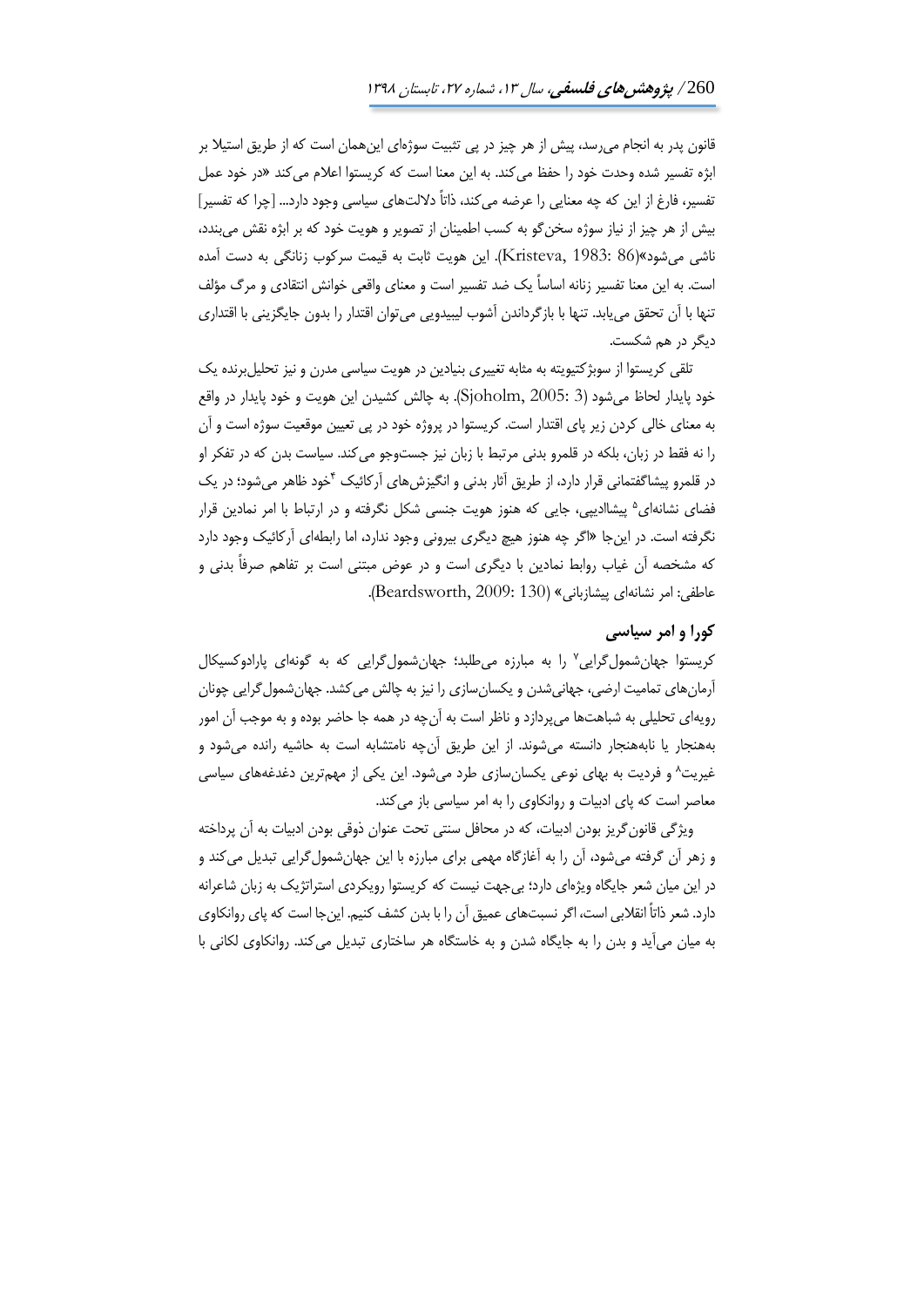ساختارمند دانستن ناخودآگاه، ریشههای معنا را در بدن جستوجو میکند و زیربنایی غریزی برای تمدن قائل میشود. سازوکارهای بدن، که در نحوه تولد و خروج کودک از زهدان مادر قابل ردیابی است، همچون ظرف و پذیرندهای است که بعدها در جریان جامعهپذیری کودک و ورود او به امر نمادین، معنا در آن نگاشته میشود. این ساحت پذیرنده پیشاادیپی، که گرچه عاری از معنا است و خود شرط امکان معنا و خاستگاه تولد سوژه است، را کریستوا با وام گرفتن اصطلاحی از *تیمائوس* افلاطون، کورا<sup>۹</sup> مینامد. کورا انقالبیترین وجه بدن است، جایی که تجربه مادرانه به سیاست گره میخورد.

در اندیشه افالطون کورا مدلی از ساختار بدنی است که به مثابه ابژه قابل ارائه نیست. در تفکر افالطون این واژه به معنای مکان و به عبارت دقیقتر محیطی است که در آن صور تحقق مییابند، مکانی که هم میتواند فراگیرنده و پذیرنده باشد و هم مغذی و مادرانه، مکانی که از خود شکلی ندارد و میتواند همه اشیاء را در خود جای دهد. کورا در شکلگیری جهان نقش پذیرندهای را بر عهده دارد که همچون دایه صیرورت و شدن، جایگاه یا ظرفی را برای هستی موجودات فراهم میکند )فتحطاهری و پارسا، :3133 23(. کورا مکان یا فضایی است که هستی در آن ظاهر میشود و از طریق نهاده شدن در آن صیرورت مییابد. کریستوا با استفاده از این مفهوم میکوشد ارتباطی میان کورا و زبان برقرار کند. او کورا را فضایی میداند که فرد پیش از ورود به زبان، یعنی پیش از نامیدن چیزها و در نتیجه ابژهسازی از آنها، در آن به سر میبرد. »کورا تمامیتی غیر بیانی است که از رانهها و حاالت آنها، در تحرکی همزمان متغیر و انتظام یافته، تشکیل شده است« )25 1984: ,Kristeva). کورا یادآور غانوغون کردن کودکی است که گرچه نمیتواند سخن بگوید، اما این تالش وی زمینه و شرط ورودش به ساحت نمادین زبان است. `` کورا از آن حیث که پیشازبانی است هرگز قابل بیان نیست و به هیچ وجه نمی تواند ابژه پدیدارشناسی قرار بگیرد، زیرا همواره خارج از شهود مکانی است. به این ترتیب کورا به چیزی نامناپذیر و البته فهمناپذیر برای گفتمان مردانه حاکم بدل میشود. کریستوا با تکیه بر کورا زبان را به محکمه میکشاند. بیرون بودن کورا از قلمرو نمادین چنین امکانی را پیش پای وی مینهد. تنها یک مادر میتواند هم درون باشد و هم بیرون؛ هم خود و هم دیگری. تجربه مادرانه تحقق رویای دریدایی در واسازی تقابلهای متافیزیکی است. کورا فضایی است که »خود« در آن هم آفریده و هم انکار میشود، جایی که وحدتش در برابر روند تحوالت و ایستائیهایی که مولّد وی بودهاند متالشی میشود )پین،  $\cdot$   $\wedge$   $\wedge$   $\cdots$   $\wedge$   $\wedge$ 

کریستوا با طرح ایده کورا، و به تبع آن امر نشانهای، سعی در معرفی امری پیشاگفتمانی دارد که به عنوان زمینهای برای شکلگیری سوژه در فرآیند است. »کریستوا بر اساس تفاسیر روانکاوانه، زبانشناختی و فلسفی خود میکوشد تا تصویر نسبتاً پویاتر و کاربردیتر از این مفهوم به دست دهد. او با مرتبط ساختن این واژه با زبان در نظر دارد به کلیه تجاربی اشاره کند که نشانههای زبانی نمیتوانند بر آن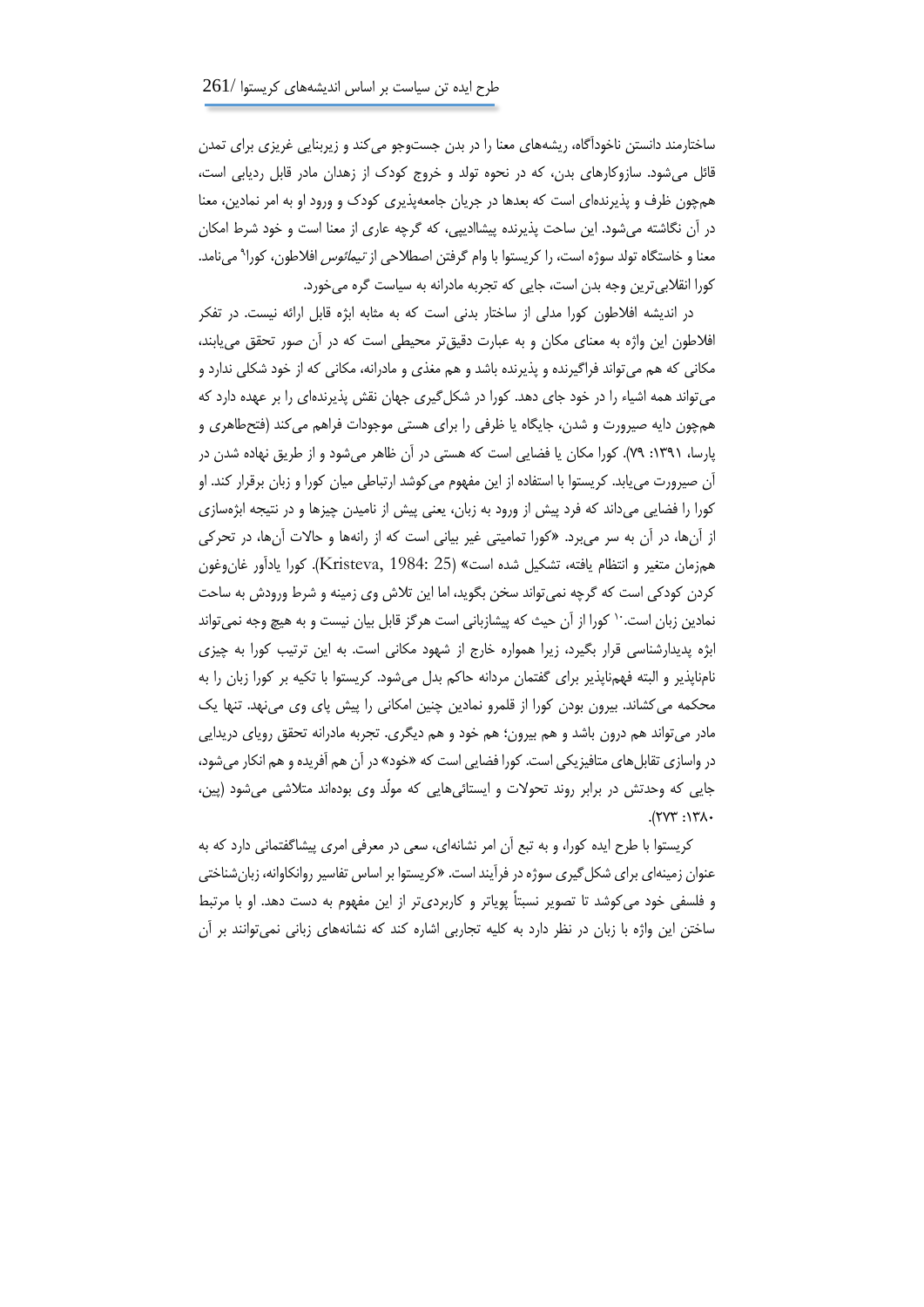داللت کنند، یعنی فرآیندهای گوناگون مقدم بر نشانه و قواعد نحو« ) ,Andrew and Fletcher 46 1990:(. سوژه در فرآیند با نفی و انکار خود به طور مدام در حرکت است و شدنهای جدیدی را خلق میکند و این کار را بر مبنای اثراتی از امر نشانهای که در زبان اتفاق میافتد به انجام میرساند. سوژه از قوانین علّی تبعیت نمیکند و صیرورت آن نتیجه فشار از پشت نیست،یعنی وضعیت در لحظه کنونی وضعیت در لحظه بعدی را نمیآفریند؛ گرچه مقتضای رخداد وضعیتهایی خاص است. در واقع موتور محرک این صیرورت دائم زمینه ناهمگون گسترده در زیر آن ـ یعنی کورای نشانهای ـ است. امر نشانهای، که توسط کورای نشانهای در مرحلهپیشاادیپی رخ میدهد، همچون فرآیندی در درون نظامهای نشانهای مرسوم باقی میماند و محدوده این نظامها را مورد تردید و تخطی قرار میدهد. کورا به عنوان 33 یک امر پیشاگفتمانی همواره در رابطه با امر نمادین و فرهنگ مطرح میشود. کورا به عنوان نامکانی که مدام در حال بازتولید ریتمها و انگیزشهای زبانی است، در عین این که در خود محصور است، اثرات خود را به عنوان انگیختاری متجاوز به امر نمادین و فرهنگ تحمیل میکند. رویکرد کریستوا به سوژه در فرآیندی که به طور مداوم اثرات کورای نشانهای در آن قابل تشخیص است، همواره ناظر به بیثباتیهای داللت و ساختار است و بدین طریق سویهای خالقانه و انقالبی به خود میگیرد. درست است که سوژه در فرآیند همواره تابع پدیدههای مهمی چون زبان، فرهنگ، بافت، تاریخ و جنسیت است که هویتش را شکل میدهد، ولی اثرات کورای نشانهای نیز به عنوان انگیختاری خالق در روند شکلگیری سوژه در فرآیند تأثیرات تعیینکننده خود را بر جای میگذارد. به این ترتیب کریستوا با طرح مفهوم کورا سوژهای را معرفی میکند که مدام میان امر نمادین و امر نشانهای در حرکت است.

تعریف بدن به صورت پیشاادیپی و پیشازبانی، آن را از داشتن یک کیفیت فرهنگی و سیاسی بینیاز و مستثنی نمیسازد )72 2005: ,Sjoholm). با این حال فهم پیشاادیپی از بدن، علیرغم شفافیت عملکردش، دشوار به نظر میرسد، زیرا در این مفهوم روشن نیست ما با چه بدنی سر و کار داریم، آیا این بدن انداموارهای از گوشت و پوست و استخوان است که صرفاً زندگی و احساس دارد؟ یا بدنی که به وسیله مفاهیم باستانی و مجراهای ساده و خام از آثار انگیزاننده و پیشبرنده گفتمانی و اعمال اجتماعی تعریف شده است؟ )Ibid )بدن کریستوایی، به عنوان زمینهای که حامل کورا است، پیشاگفتمانی است و از طریق مفاهیم دریافت نمیشود. بدن پیشاگفتمانی حامل منفیت<sup>۱۲</sup>، تمایز و دگرگونی و پیشاپیش از درون شکاف خورده است. این شکاف نخستین جایی است که در آن غیریت نگاشته میشود. به همین دلیل بدن مردانه برای فهم بنیانهای سوژه سترون است و از زایش مفاهیم ناتوان. باید از نقطه جدیدی آغاز کرد، از بدن شکافخورده زنانه. فروید »دره« را یک نماد معمول رویای زنانه میدانست، زیرا »زن در خودش همواره دیگری است« )ایریگاری، :3113 414(. دیگری در این شکاف متولد میشود؛ این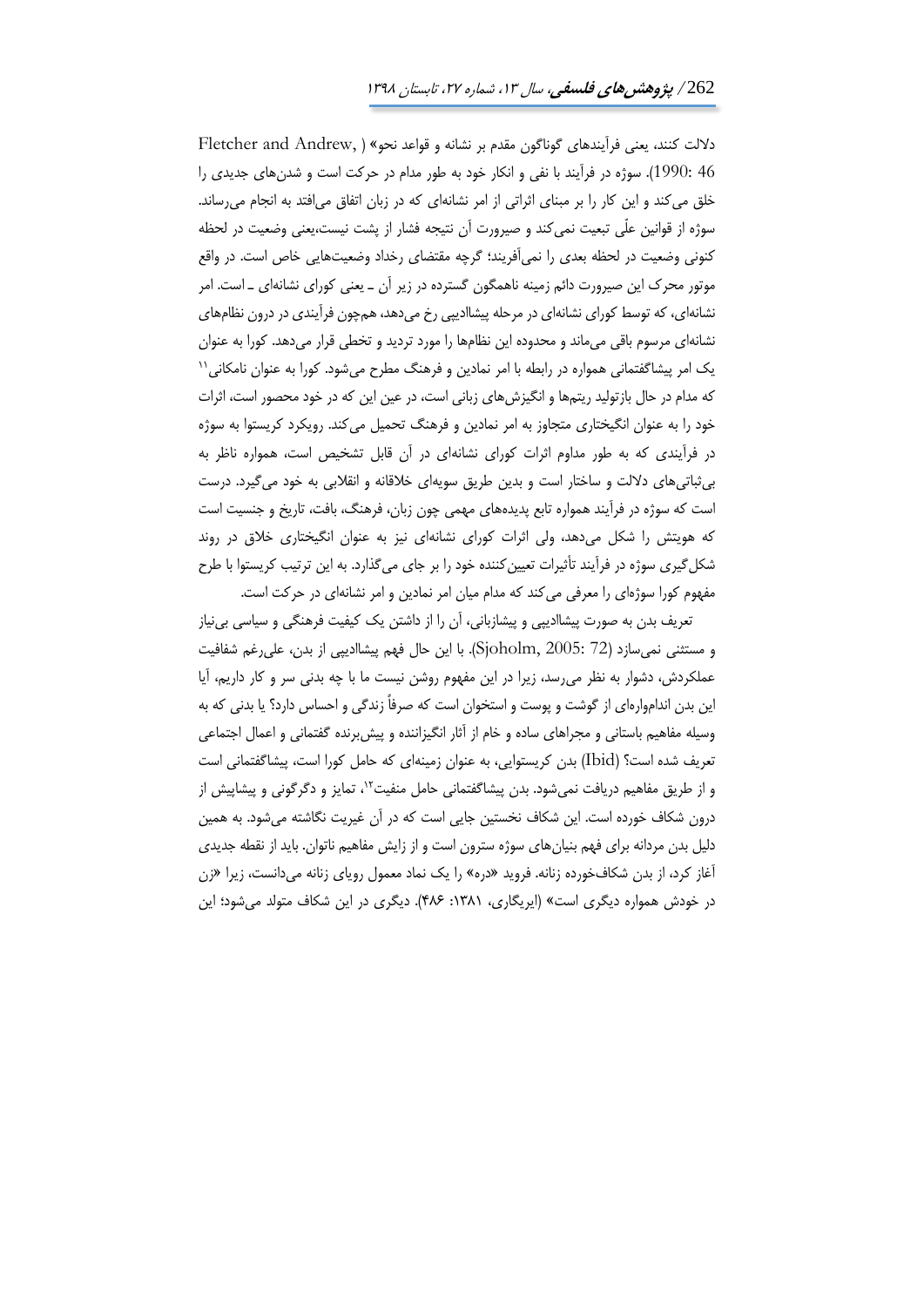شکاف هم بیرون است، هم درون. رد حقیقت را امروز باید تا این شکاف دنبال کرد: »اگر حقیقت زن باشد چه خواهد شد؟« )نیچه، :3112 33(.

در روانکاوی لکانی رانههای لیبیدویی نخستین در روند رشد کودک سرکوب میشود و این سرکوب شرط شکلگیری سوژه است. »آشوب لیبیدویی که سرشتنمای وابستگی نخستین به بدن مادر است، اکنون به طور کامل تحت الزام عاملی وحدتبخش در میآید که زبان وی توسط قانونی سرکوبگر ساختاربندی شده است« )79 1990: ,Butler). کریستوا روایت لکانی را که معنای فرهنگی را مستلزم سرکوب رابطه نخستین با بدن مادر میداند، به چالش میکشد. بر طبق نظر لکان قانون پدری<sup>۱۳</sup> دلالت زبانی ـ امر نمادین ـ را بنیاد مینهد و این چنین به اصل جهانشمول سازنده فرهنگ تبدیل میشود. این قانون از طریق سرکوب رانههای لیبیدویی اولیه، از جمله وابستگی اولیه کودک به بدن مادر، زبان معنادار و در نتیجه تجربه معنادار را ممکن میسازد؛ اما کریستوا نشان میدهد »امر نشانهای« که توسط کورای نشانهای شکل گرفته، بُعدی از زبان است که با بدن مادرانه برانگیخته میشود و منبع جاودانه دگرگونی و آفرینندگی در قلمرو نمادین به حساب میآید. رانههای متکثری که بنیان امر نشانهای اند، اقتصاد لیبیدویی پیشاگفتمانیای را شکل میدهند که برخی اوقات خود را در زبان نشان میدهد، اما در وضعیت هستیشناسانهی پیشاگفتمانی زبان باقی میماند )80 :Ibid). البته این منبع لیبیدویی دگرگونی نمیتواند بهعینه در شرایط فرهنگ حفظ شود، زیرا حضور مستقیم آن در فرهنگ به جنون و بیماری روانی و از کار افتادن خود زندگی فرهنگی میانجامد. به همین دلیل کریستوا امر نشانهای را به عنوان ایدئالی رهاییبخش مدام فرض و انکار میکند.

با این حال میتوان خطوط کلی مناسبات عمیق و تودرتوی میان کورا و امر سیاسی را ترسیم کرد. حتی کورای تیمائوس نیز از اهمیت سیاسی برخوردار است، به دلیل اینکه مسأله سیاست در اینجا مسألهای صرفاً تئوریک نیست، بلکه کورا قدرتی دگرگونساز در این قلمرو دارد. کورا در تفکر افالطون فضایی است که هستی در آن ظاهر میشود و از طریق نهاده شدن در آن صیرورت مییابد. کورا در مفهوم سیاسی خود فقدان و غیریت ذاتی نهفته در مرزهایی است که هر کنش سیاسی در آن زاده میشود )4 2005: ,Sjoholm). کریستوا با تفسیری روانکاوانه میکوشد تصویر پویایی از این مفهوم ارائه بدهد؛ او با مرتبط ساختن آن با زبان به تمام تجربههایی اشاره میکند که نشانههای زبانی نمیتوانند آنها را بیان کنند. او کورا را اقتصاد انگیزههای یک سوژه و بازنمایی یک درک تجسمیافتهی فرارونده از محدودیتهایی میداند که قراردادهای اجتماعی بر او تحمیل میکنند و کورا مدام در حال فراروندگی از آن است. بیجهت نیست که رویکرد سیاست مدرن به بدن همواره معطوف به کنترل و محدودکننده و سرکوبگر بوده است. پدرساالری تاریخی، خشونت نظاممند علیه زنان، وجه بیرونی و سطحی این خشونت و سرکوب فراگیر است. فمینیسم ضمن جایگزینی بدنی انتزاعشده با بدنی زنده و دارای تجربهها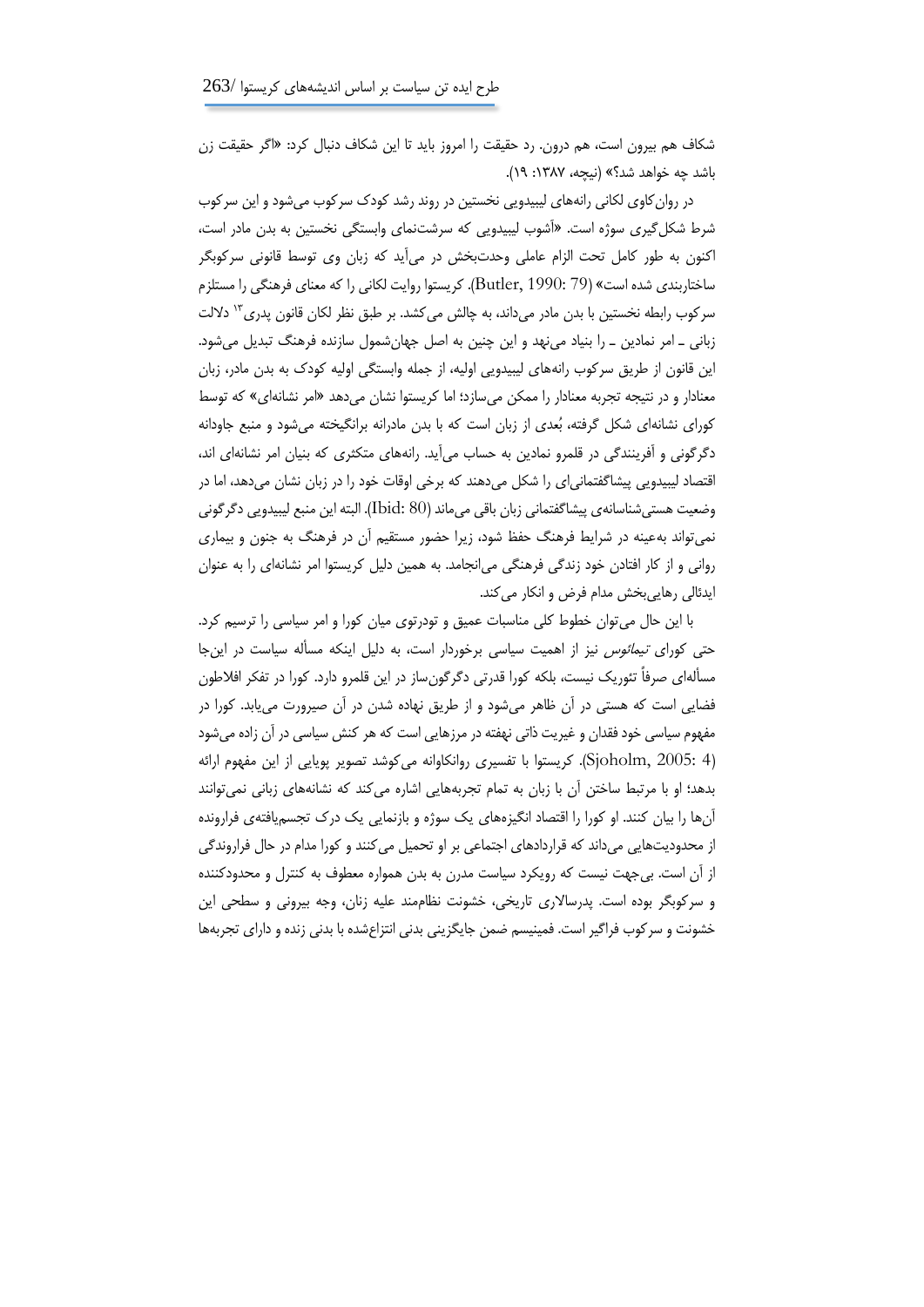264 / **پژوهش های فلسفی**، سال ۱۳، شماره ۲۷، تابستان ۱۳۹۸

و احساسات اصیل و تعیینکننده، برای نخستین بار شکلگیری شهروند جدیدی را نوید میدهد که به معنای واقعی انقالبی و آزادیخواه است.

### **آلودهانگاری و شکلگيری سوبژکتيويته**

با نگاه به آثاری همچون *خورشید سیاه افسردگی و مالیخولیا، قدرتهای وحشت و داستانهای عشق و* ر*وانکاوی*، به نظر می رسد کریستوای دهه ۱۹۸۰ دیگر درباره انقلاب در زبان شاعرانه صحبت نمی کند. در این دهه نظریههای کریستوا از انقالب به سوی آسیبشناسی حرکت میکند و مواردی عرضه میکند که در آن فرد برآمده از جامعه و تاریخ آن است. با این حال فرد حامل ساختارهایی ناآگاهانه است که نظم نمادین را به چالش میکشد. به این ترتیب مؤلفههای بنیادینی در فرهنگ قابل ردیابی است که میتواند همچون وجدان انتقادگر جامعه عمل کند. در این میان هنر و ادبیات به مثابه چالشهایی پایدار حاوی الگوهای اند که در واقع تبلور یافته ساختارهای ناآگاهانه مذکور اند. به همین دلیل اگر هنر و ادبیات از سیطره ایدئولوژی رها شوند، چونان لوالهایی عمل میکنند که حوزه کورای نشانهای را بر حوزه نمادین زبان مینشانند و از طریق کنترل نیروهای لیبیدویی زمینه نقد رادیکال جامعه را فراهم میآورند.

> از دید کریستوا زبان فرایندی پویا است و معنا از همکنشی نشانه و نماد برمیخیزد. انرژیهای نشانهای همچون نیرویی دیونیزوسی کاربرد خالق و هنجارشکن زبان را ممکن میسازند، اما قابلیتهای نظم دهنده امر نمادین همچون چارچوبی آپولونی هیاهوی دیوانهوار آنها را مهار و مفهوم میسازند. در مقابل، آنجا که امر نمادین بهویژه در شکل زبان علمی میکوشد تطابقی دقیق میان واژه و ابژه برقرار کند و نشانه را یکسره سرکوب کند واکنش متعادل کننده امر نشانهای این سودای تمامیتخواهانه را مهار میکند. بارزترین جلوه امر نشانهای زبان شاعرانه و وجه موسیقیایی آن، کششهای حسی آن، انفجارهای معنایی آن و قاعدهگریزیهای آن است. کریستوا متن شاعرانه را همچون عرص*هی تقابل دیالکتیکی این دو نظم ناهمگون قرائت می کند* (رشیدیان، ۱۳۹۳:  $\sqrt{995}$

نیروی دیونیزوسی نشانه وجه جنونآمیز نبوغ را میسازد و چارچوب آپولونی نماد وجه کالسیک آن را. نیروی دیونیزوسی نشانه فراآورنده امر مازادی<sup>۱۴</sup> است که انسان را ورای طبیعت تعریف میکند، اما مسأله مهم در این بحث، فراتر از امر زیباییشناختی، ایدههای سیاسی ناظر به حقیقت است. تطابق دقیق میان واژه و ابژه که بیش از هر جا در گفتمان علم مدرن دنبال میشود، بنیان تمامیتگرایی است. این تطابق کامل، عالوه بر این که به خیال اجازه پرواز و آفرینشگری نمیدهد، امکان هر نوع غیریت و تفاوتی را پیشاپیش نفی میکند و با تکصدایی ذاتی خود به تمامیتگرایی میانجامد. ایده بازگشت امر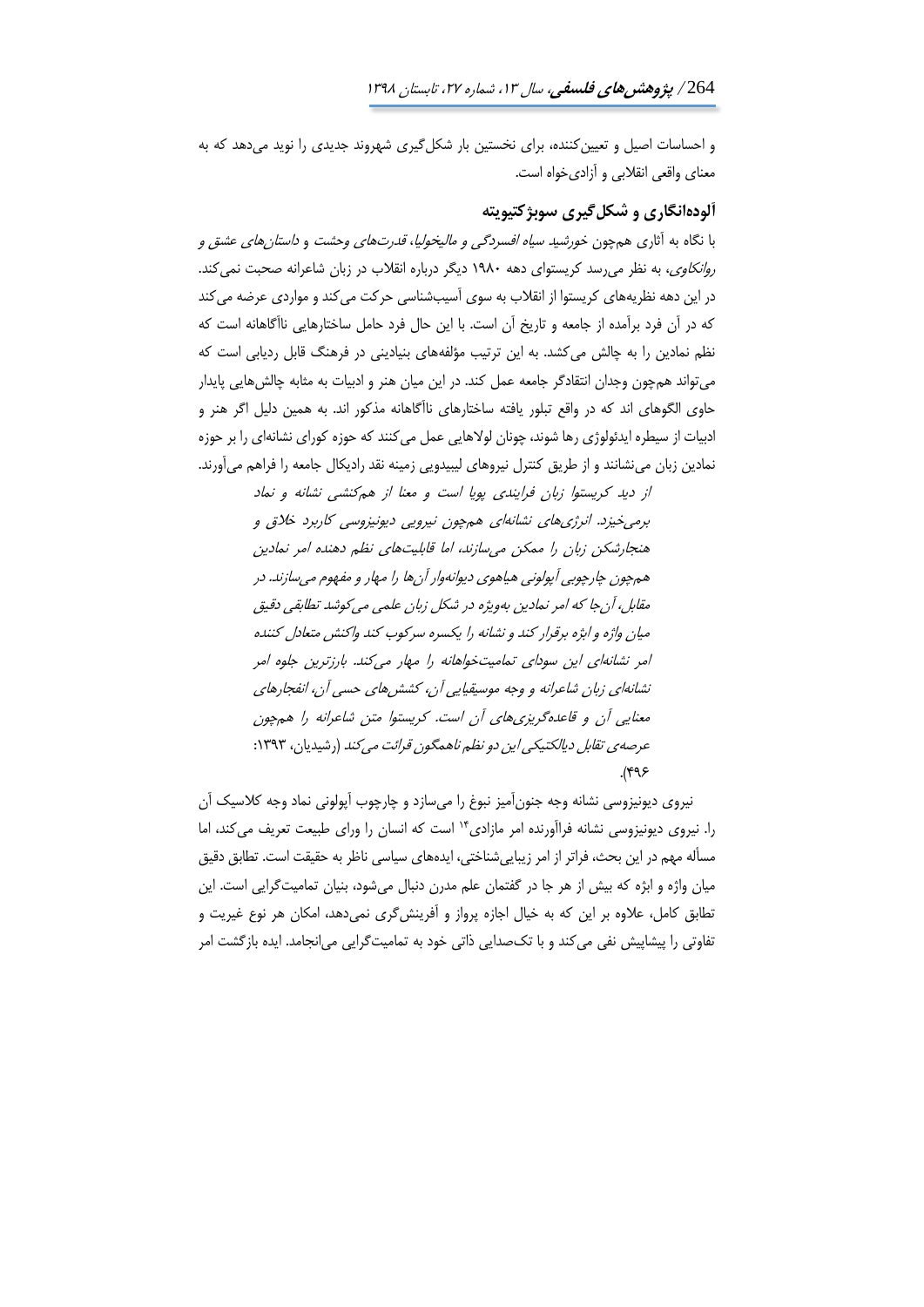نشانهای در دل هر استراتژی رادیکال برای مبارزه با این تمامیتگرایی نهفته است. وجه انقالبی زبان شاعرانه از نظر کریستوا در همین است.

فرهنگ برای کریستوا، همچون فروید، در وجوه نخستین خود برآمده از رانههای ناآگاهانهی خیالپردازی است. در این راستا هنر و ادبیات به بسیاری از نیروها عینیت میبخشد که جامعه را ناآگاهانه و بیشتر در وضعیت مکاشفهآمیزش از هم میگسلد و به چالش میکشد. ماهیت مالیخولیایی هنر و وجوه پارانوئید ادبیات پیش از آن که به مثابه الگوهای فرهنگی در نظر گرفته شوند، مرکزیت بدن و سرشاری آن را از رانههای ناآگاهانه به رخ میکشد. آسیبشناسی مالیخولیا، پارانویا و نظایر آن، ابژه و واژه را از هم میگسلد. بنابراین بدن در آن فضای خالی نظم نمادین را همزمان مینگارد و میشکافد )76 2005: ,Sjoholm). در این میان بدن زن از موقعیتی ممتاز و منحصربهفرد برخوردار است.

در گفتمان حاکم بدن زن تلویحاً عاملی دانسته میشود که باید طرد و انکار شود و مورد تعدّی قرار گیرد، چرا که محدودیتهای امر نمادین را رسوا و آن را تهدید میکند. این جایگاه ویژه بدن زنانه به نقش ضدتئوریک مادری باز میگردد. در اندیشه کریستوا تقابل سوژه ـ ابژه در مواجهه با بدن دیگر ساخته میشود، که این مسأله میتواند راهگشای رابطه با دیگری نیز باشد. در واقع رابطه سوژه ـ ابژه و به تبع آن رابطه سوژه ـ سوژه، پیامد اینهمانی اولیه با مادر در بطن زهدان و تقلای ثانویه برای رفع<sup>۱۵</sup> اینهمانی است. به این ترتیب پستان مادر به مثابه ابژه نخستین ظاهر میشود و کودک در مرحلهی دهانی<sup>۱۶</sup> به سوژه تبدیل میشود. این زایش بدنی سوژه نیروی چالشiایی است که همواره توسط گفتمان حاکم سانسور شده است. کریستوا در پی بازگرداندن آن به میدان فلسفه است و به این منظور از تفسیر دکارتی ـ هگلی عبور میکند. برای فهم تقابل سوژه ـ ابژه در تفکر کریستوا الزم است نگاهی به مفهوم «آلودهانگاری»<sup>۱۷</sup> و نقش آن در شکل $\mathbb{R}_{\geq 0}$ یری سوبژکتیویته داشته باشیم.

آلودهانگاری عبارت از طرد و واپسزنی چیزی درون خود است که برای خود »دیگری« محسوب میشود و خود به این وسیله مرزهایی برای یک «من » همواره ناپایدار ایجاد میکند (مکآفی، ۱۳۸۴: 22(. آلودهانگاری مکانیسمی برای دفاع از تمامیت مرزهای سوژه است، مبتنی بر فرآیند بیرون راندن دیگری از خود. به این ترتیب امر آلوده جایی میان ابژه و سوژه قرار دارد و عناصر منعشدهای^` از خود را  $Childers$  and Hentzi, 1995: ) بازمینماید که به زحمت از یک فضای آستانهای<sup>۹</sup>۰ جدا شدهاند است بی مرز و در نتیجه بی هویت، زیرا کودک میانجیای $^{\rm Y}$ است بی مرز و در نتیجه بی هویت، زیرا کودک میان (308 بدن خود و مادر تمایزی نمیگذارد. قرار است بعدها سوژه بر این میانجی نگاشته شود. سوبژکتیویته برای تحققاش باید تفاوت و شکافی در خود، میان خود و دیگری، بیابد. »سوژه و ابژه یکدیگر را به بیرون از خودشان میرانند، با یکدیگر مواجه میشوند، فرو میپاشند و دوباره آغاز میکنند ـ جدانشدنی، پست، محکوم شده، در مرز آنچه قابل درک و اندیشیدن است: آلوده انگاشته« )18 1982: ,Kristeva).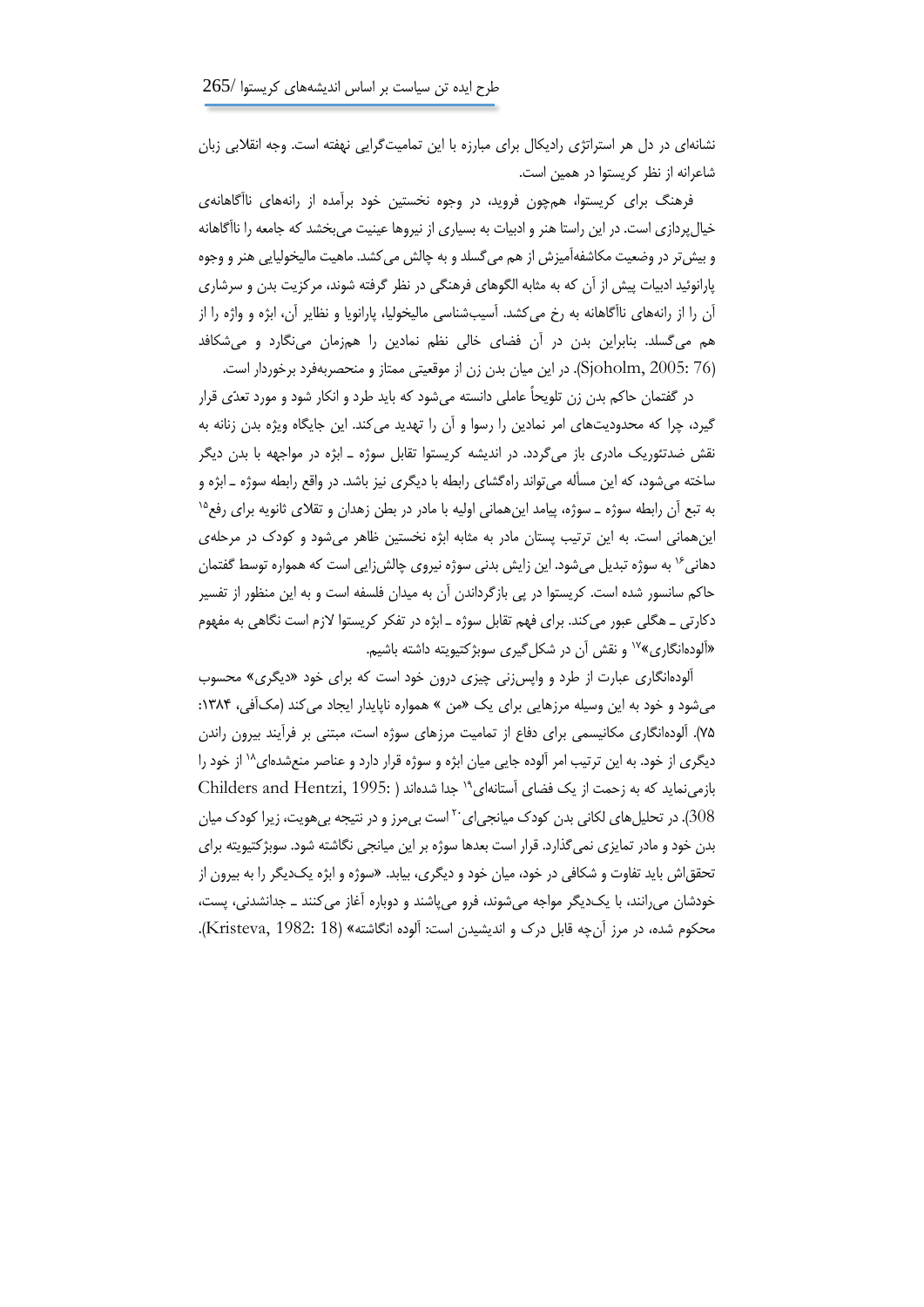این جدا شدن خاستگاه ظهور متأخر امر نمادین است، زیرا »فقدان شرط ضروری ظهور نماد است«؛ پس »کودک، که با جدایی پا به عرصه میگذارد، اشیاء یا صداهایی را تولید یا مورد استفاده قرار میدهد که همارز *نمادین* امر از دست رفته اند» (Kristeva, 1992: 23).

سوژه در حالت ناببودگی امکان ظهور ندارد، آلودهانگاری شرط وقوع آن است. با این حال فرد در دوران بلوغ درگیر توهم اینهمانی و استغنا میشود و با فراموشی ریشههای خود، غیریت و دیگری را پیشاپیش از ساحت اندیشه اصیل بیرون میراند. »زبان از نفی فقدان آغاز میشود«، نخست سوگواری برای از دست دادن ابژهای اساسی که همان مادر است و سپس بازیابی او در زبان )43 :Ibid). کریستوا در پی بازگرداندن آن »حقیقت آلوده« به بازی است. به یاد آوردن زمینه شیزوفرنیک تولد سوژه، درمانی اساسی برای خودشیفتگی متأخر است؛ زیرا خودشیفتگی محصول نابگرایی<sup>۲۱</sup> است. بدون این یادآوری، آلودگی صرفاً در سطح نمادین تجربه میشود. در این حالت آلودگی معطوف به ابژهای مشخص است، به جای این که، به معنای نخستیناش، شرط تحقق ابژه به طور کلی باشد. این آلودهانگاری متأخر، به عنوان آلودهانگاری منحرف، که تنها در قلمرو نمادین روی میدهد، موضوع مهمی در تأمالت فلسفی ـ سیاسی کریستوا است.

کریستوا این آلودهانگاری منحرف را مستلزم مادر کشی<sup>۲۲</sup> میداند. آن چه به مذکرسازی دکارتی اندیشه مشهور است، ناظر به همین نفی ساحت نشانهای و برساختن نمادین فرهنگ است. رانههای ناآگاهانهی پارانوئید متعلق به مرحلهی دهانی نفی میشود، تا عقالنیت در تفسیری ایدئال و صرفاً صوری تمام فضای فرهنگ را اشغال کند. پیامد این تفسیر صوری از عقالنیت، بیرون راندن دیگری از حوزهی تعلق ایگو و نفی بنیادین اخالق است. به این معنا ریشه تمام خشونتها و سرکوبها پدرساالری است. پدرساالری مستلزم هبوط رابطه مادرانه از آسمان عقالنیت، به ساحتی صرفاً زیباییشناختی و فانتزی، با سویههای پررنگ نوستالژیک است. کریستوا خواهان بازگشت این رابطه به حوزه عمومی است، خواهان بازگشت روانکاوی به سیاست. در تحلیلی روانکاوانه »اگر همواره بهای دستیابی به امر جهانشمول بیرون راندن خارجیها است و اگر مفهوم آشنایی™ را تنها میتوان بر اساس مفهوم غرابت<sup>۳۴</sup> بنا کرد، آنگاه به یک معنا همیشه هر یک از طرفین در دیگری حاضر است« )217 2009: ,Edmonds).

کریستوا معتقد است که موجودات به عنوان سوژههایی مجرد و مستقل به جهان وارد نمیشوند، بلکه تجربه نخستین ما، تجربهای از یک تمامیت و یکسانی با محیط و تجربهای از یک کورای نشانهای است )مکآفی، :3114 24(. کودک آلودهانگار در پی بیرون راندن بدن مادر از خویش است. او در عین شیفتگیاش به بدن مادرانهی نخستین، برای نجات خود و پیشرفت سوبژکتیوش به آلودهانگاری نیاز دارد )کریستوا، :3113 7(. باید این توضیح را اضافه کنیم که کودک در مرحله نشانهای حس بیرون راندن مادر را به همراه خواستن او تجربه میکند، بنابراین واژهی آلودهانگاری در تفکر کریستوا صرفاً مترادف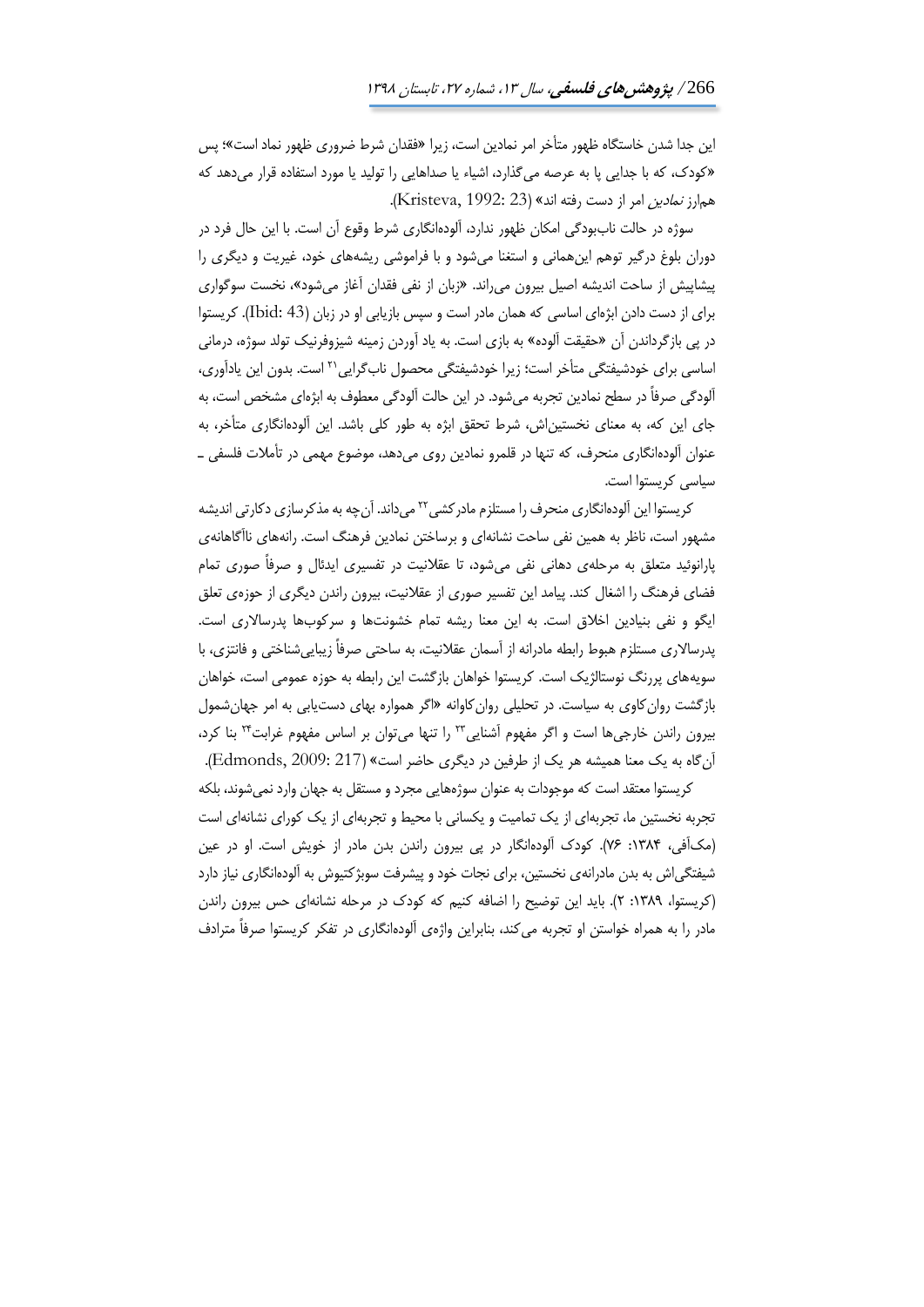با دفع کردن نیست و طنینی دیالکتیکی دارد. در بحث آلودهانگاری میتوان گفت کودک در وضعیتی که هنوز با مادرش یکی است، بخشی از خودش را از یاد میبرد تا به یک خود بدل شود. آلودهانگاری در این حالت به جای این که تکذیب یا انکار باشد، نوعی عدم پذیرش است و به معنای آن است که از جسم در سطح نمادین روانه نمیشود )79 2005: ,Sjoholm).

امر آلوده در پیرامون خودآگاهی به طور نامحسوس برای همیشه باقی میماند. در واقع این ترس از بازگشت به تن مادر، این ترس مربوط به از دست دادن هویت خود شخص، همان چیزی است که فروید آن را منبع نهایی احساس غرابت میداند؛ این فضای غریب در واقع هیچ چیز تازه یا بیگانهای نیست، بلکه چیزی است که در ذهن آشنا و سابقهدار بوده است (مکآفی، ۱۳۸۴: ۸۴). و چه چیز میتواند آشناتر از «زهدان مادر» باشد؟ فروید «امر غریب»۲° را چیزی میداند که به گونهای اسرارآمیز آشنا به نظر میرسد، چیزی که دستخوش سرکوب شده و بار دیگر بازگشته است (همان: ۸۱). فروید این پدیده را »بازگشت امر سرکوبشده« و کریستوا آن را »آلودهانگاری« نخستین مینامد، اما هر دو در این توافق دارند که این وضعیت همراه همیشگی خودآگاهی است؛ اشتیاقی به بازگشت به کورای مادرانه و همچنین نگرانی عمیق در مورد مکان از دست دادن هویت و سوبژکتیویته خود (همان: ۸۲).

سوژه در روند رشد خود، با فراموشی آلودهانگاری نخستین و به واسطه آلودهانگاری متأخر، از طریق آیینهای تطهیر به تزکیه و تثبیت هویت خود دست مییازد )همان: 33(. کریستوا معتقد است که هیچ چیز نمیتواند پیش از ایجاد زبانی نمادین که پاک را از ناپاک و مقدس را از غیرمقدس جدا میکند، سوژه را تطهیر کند. امر آلوده به مثابه پساماندی است که از فرهنگ طرد میشود، امری که در پاکسازی آئینی خود را نشان میدهد. در ادبیات معاصر نژادپرستی، قوممداری، بیگانههراسی و... جانشین آئینهای مذهبی باستانی تطهیر میشود. این آیینهای طرد و تطهیر بخشی ضروری از مکانیسمهای سیاسی مدرن اند. در این راستا پدرساالری عمیقاً با ارزشهای همگرا در قلمروهای اجتماعی، سیاسی و مذهبی گره خورده است (80  $\mathrm{Sjoblm}, \mathrm{Q005}$ ). ارزشهایی که به شکلهای افراطی نژادپرستی، فاشیسم و اورتودکس مذهبی شاهدشان بودهایم. تحلیلهای کریستوا آنها را به مفاهیم روانکاوانه آلودهانگاری و خودشیفتگی مرتبط میسازد. در این وضعیتها به جای مداخله نظم نمادین، ارضای کامل و بیدرنگ همهی امیال طلب میشود؛ طلب بازگشت به مرحله خودشیفتگی اولیه، بازگشت به شکلی از عشق به خود که پیش از ایجاد تمایز سوژه ـ ابژه در کورا حاضر است (مکآفی، ۱۳۸۴: ۹۲). از نظر کریستوا رویای یهودیستیزی به معنای این توهم است که میتوان نظم نمادین را بعداً کنار گذاشت و به کورای نشانهای به عنوان فضایی تمامیتبخش و منسجم بازگشت. آلودهانگاری متأخر بنیان همه خشونتها است.

احساس تعدی، انزجار و پرخاشگری و نارضایتی در مرحله اینهمانی نخستین با مادر و در ارتباط با بدن او شکل میگیرد. بنابراین اگر کودک در قطع این ارتباط به فهم خوبی از رابطه با مادر رسیده باشد،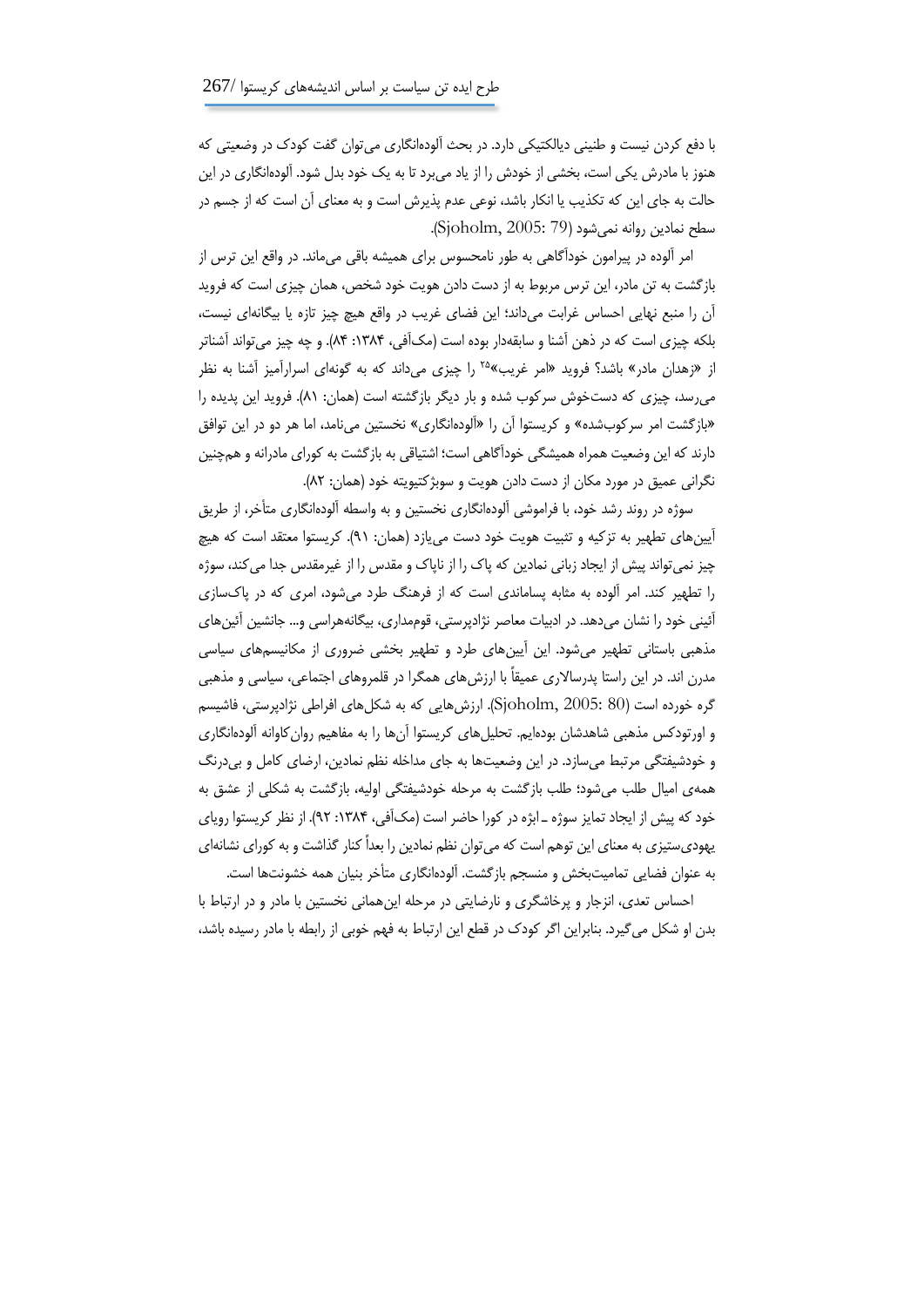میتواند در روند رشد خود در ارتباط با پیرامون خود و دیگران، رابطه درستی را پیریزی کند. در تفکر کریستوا این اتفاق در گذر از مرحله کورای نشانهای روی میدهد، وقتی کودک هنوز در انسجام و یگانگی با بدن مادر خود به سر میبرد. کریستوا خواهان پاسداشت این آلودهانگاری اصیل است چراکه »کشف یک دیگری در خودم من را دچار شیزوفرنی نمیکند، بلکه من را قادر میسازد تا در مقابل خطر روانپریشی بایستم، چیزی که شاید تنها جهنم حقیقتاً هولناک باشد« )56 1987: ,Kristeva). تمدن با نفی و سرکوب این آلودهانگاری مشروع نخستین، زمینه مادرکشی و در نتیجه برآمدن آلودهانگاری منحرف پدرساالرانه را فراهم میآورد.

#### **ايده تنسياست**

چنان که گفته شد هویت »سوژه در فرآیند« در هیچ زمان و مکانی ثبات ندارد و مدام میان امر نشانهای و امر نمادین در نوسان است، بدون این که قابل تحویل<sup>7۶</sup> به یکی از آن دو باشد. با این حال کریستوا یکی از ویژگیهای فرهنگ معاصر را در گسست میان امر نشانهای و امر نمادین میداند، به گونهای که امر نمادین توهم استغنا یافته و از ریشههای نشانهای خود جدا افتاده است. در تحلیلهای قبلی نشان دادیم که فراموشی کورای نشانهای چگونه به نفی غیریت و سرکوب دیگری میانجامد؛ چیزی که تحت عنوان «آلودهانگاری منحرف» به آن پرداختیم. به این ترتیب تنها راه اصیل مبارزه با خشونت و سرکوب، بازگشت به امر نشانهای در قالب گفتمانی زنانه است، به معنای پذیرش اولیه امر نشانهای در تجربه پیشاگفتمانی مادرانه. کنش سیاسی اصیل مستلزم مقاومت در مقابل مادرکشی است. کریستوا برای اشاره به این مبارزه سیاسی مبتنی بر چنین مقاومتی از اصطلاح «سرپیچی<sup>۲۷</sup>» استفاده می کند.

سرپیچی عالوه بر داللتهای آشکارا سیاسی خود )به معنای طغیان و شورش(، با توجه به معانی ریشهشناسیاش سویههای روانکاوانهای نیز نزد کریستوا دارد. واژهی revolt از ریشه التین revolvere به معنای »پیچیدن« و »بازگشتن« است. این پیچش و بازگشت در واقع نه بازگشتی آر کائیک™ که بازگشتی پسین به بخشهای از دست رفته دوران کودکی است. مفهوم سرپیچی در یک سر طیف به مفهوم انقلاب<sup>۲۹</sup> ختم میشود و در سوی دیگر معطوف به امیال و رانههای سرکوب شده است. به این ترتیب کریستوا با تأکید بر این مفهوم میان سیاست کلان<sup>۳۰</sup> و سیاست خُرد مناسباتی استراتژیک برقرار میکند. برای مثال از نظر کریستوا، بدن واژینال تجربهای از درونبودگی در اختیار زنان میگذارد که در مقابل تنظیم و نظارت مقاومت میکند. این مقاومت از یک سو در میزان نامتناسب ابتالی زنان به افسردگی بارتاب مییابد و از سوی دیگر نشان دهندهی ظرفیت ویژهای برای سرپیچی است r<sup>o</sup>.(Hansen, 2013: 38)

به این ترتیب تجربه پیشاگفتمانی مادرانه، با بازگرداندن کورای نشانهای به قلمرو سیاست، روانکاوی 17 را در تحلیل سیاسی دخیل میکند و زمینه شکلگیری قلمرویی را فراهم میآورد که ما آن را تنسیاست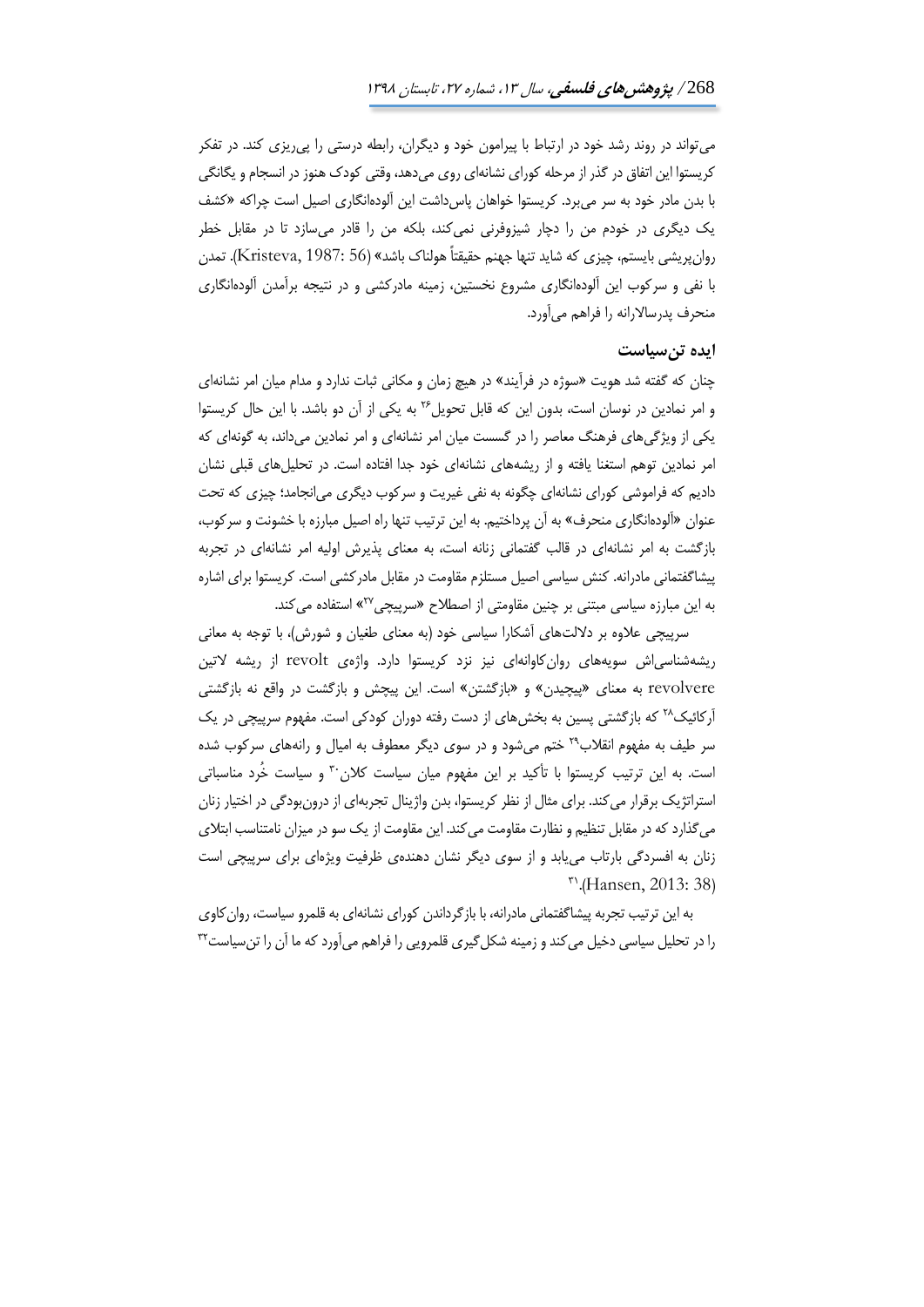مینامیم. تنسیاست به معنای انتشار کنش سیاسی در قلمرو امیال و رانههای سرکوب شده و مصادره شده توسط قلمرو نمادین است. از نظر کریستوا »زبان به مثابه کارکردی نمادین، خود را از طریق و به بهای سرکوب رانههای غریزی و رابطهی پیوسته با مادر تقویم میکند« )136 1980: ,Kristeva). سیاست ناگزیر از پذیرفتن دیگری سرکوب شدهاش ـ آشوب لیبیدویی ـ است. باید از »بازگشت دوباره مادر»، به جای «بازگشت دوباره خدای پدر»<sup>۳۳</sup> سخن گفت؛ آنهم نه به معنای حضور فراگیر <sup>۳۴</sup> که به معنای احترام به غیاب و آغوشی باز برای غیریت. کنش سیاسی بازگشت به میل است، برای بازگشت دیگری به اصالت تجربه.

> اگر دموکراسی معنایی داشته باشد، آن معنا عبارت از در اختیار نداشتن هیچ اقتدار یا مرجعیت قابل شناساییای است که از جایگاه یا نیروی محرکی جز جایگاه یا نیروی محرک یک میل ـ یک خواست، یک انتظار، یا یک اندیشه ـ منبعث شده باشد، ]پس اقتدار و مشروعیت دموکراسی از جایگاه یک میل نشأت گرفته،[ یعنی از جایی که آنچه در آن بیان و بازشناخته میشود امکان راستین همه با هم بودن است، یعنی با هم بودن همگان و هر یک از همگان )نانسی، :3133 11(.

بنا بر نظر کریستوا سوژههای امروزی در خطر از دست دادن تماس خود با امر نشانهای هستند، زیرا حساسیت خود را در قبال انرژی نشانهای از دست دادهاند. به نظر وی ما با انگیزشهایی تهی که نمیتوانیم به درستی درکشان کنیم یا در مقابلشان واکنشی نشان دهیم، محاصره شدهایم و به این ترتیب راه بازگشت به کورای مادرانه خود را گم کردهایم؛ کریستوا اینچنین معنای رادیکالتری برای ازخودبیگانگی طرح میکند. »از نظر کریستوا، مالیخولیا به عنوان پدیدهای متعلق به فرهنگ غرب، در نهایت نوعی ناتوانی است در توجه به زنانگی مادرانه: »گم شده« نهایی تمام سوژهها« )130 2009: ,Beardsworth). یعنی این تنها »دیگری« نیست که از دست میرود، »خود« نیز قربانی مادرکشی میشود. تنسیاست، با تأکید بر ایده سرپیچی، تنها درمان بنیادین این ازخودبیگانگی است و این رادیکالترین تعریف از انقالب است؛ انقالبی در فرهنگ، با پیامدهایی ماندگار در قلمرو سیاست.

## **نتيجهگيری**

کریستوا سرپیچی را متضمن نفوذی ویرانگر در امر آشنای نمادین میداند. به این معنا که امر نشانهای از بیرون وارد نمیشود، بلکه الیهای است گسترده در زیر عوامل مختلف در قلمرو نمادین که نیروی محرک آنها را فراهم میکند. بنابراین برای دریافتن کورای نشانهای باید مستقیم در چشمان امر نمادین زل زد، خیره شدنی که به تدریج از موضوع خود آشناییزدایی میکند و هیوالیی ترسناک میآفریند که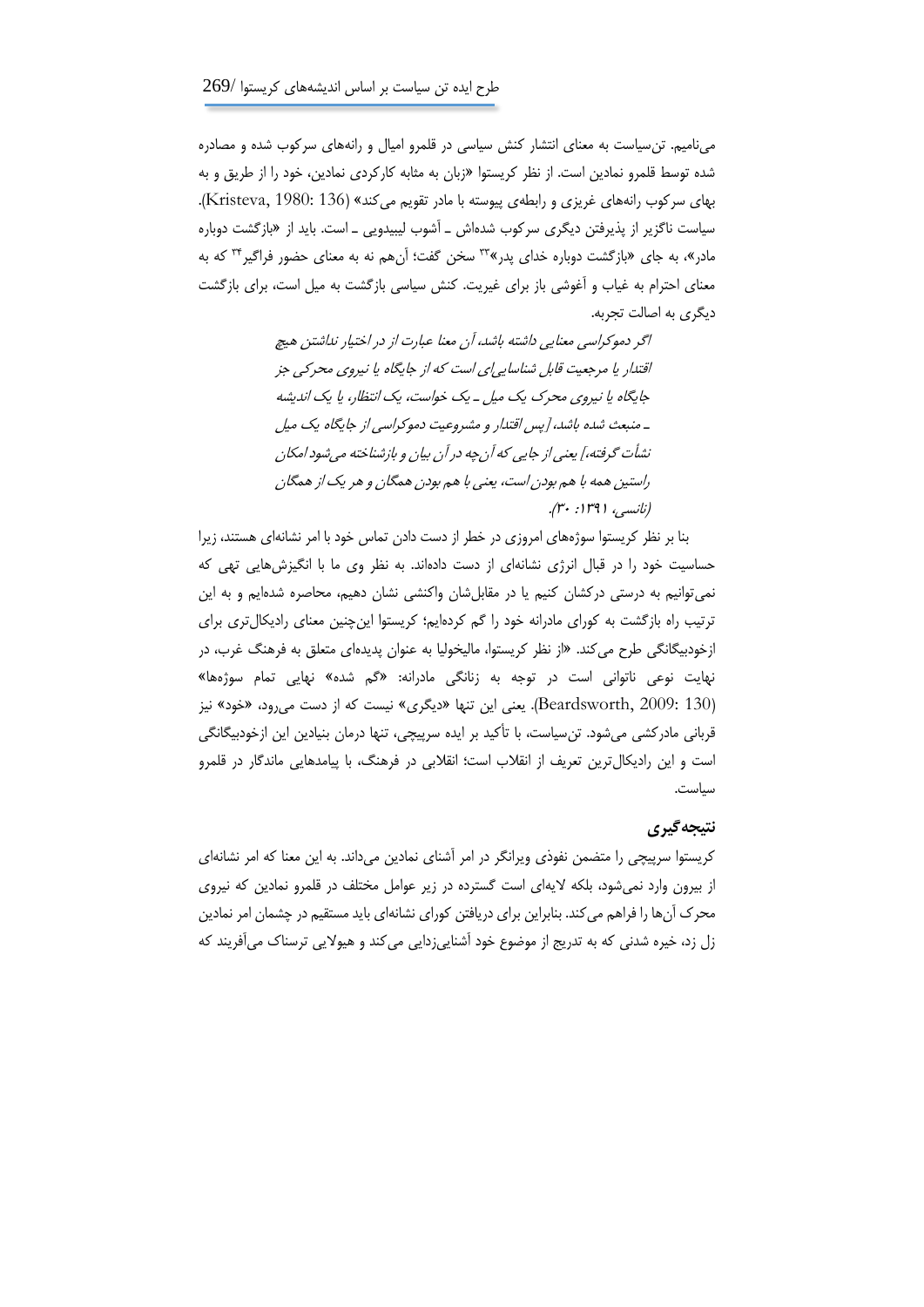چیزی جز همان »هیوال«ی پدیدارشناختی نیست. میتوان گفت: سرپیچی به نوعی بازنویسی همان امر غریب فرویدی است، امری که شالودههای زمانی ما را متزلزل میکند و به ما اجازه میدهد تا به زمان از دست رفته یا فراموش شده در نظم هنجارساز دسترسی پیدا کنیم. به تعبیری دیگر این فضای غریب همان کورای نشانهای کریستوا است که وی آن را به مثابه »مواجههای جدید با یک عنصر بیرونی غیرمنتظره« میداند؛ برانگیزاننده »تصویر مرگ« یا »جنس مونث« ـ »امر غریب به مثابه فروپاشی دیوار دفاعی آگاهی، پیامد برخوردهایی است که میان خود و دیگری تجربه میشود« ) 1991: ,Kristeva .)188

زبان نشانهای که با کورای نشانهای در ارتباط است، رانهها و امیال را به سمت زبان هدایت میکند. به عبارت دیگر ساختار زبان در تفکر کریستوا حالتی دینامیک دارد که میان وجوه نمادین و نشانهای در حرکت است، و البته در دوران مدرن این هماهنگی و حرکت دچار تزلزل شده و انگیزشهای امر نشانهای رنگ باختهاند. کریستوا با مطرح کردن مفهوم مادرانگی که حامل فضای کورای نشانهای است، سعی در یافتن راه برونرفتی از خشونت نهفته در بنیانهای فرهنگ مدرن دارد. بنا بر نظر وی کورا حامل فضایی خالق و ریتمیک است که میتوان از طریق سرپیچی و بازگشت به آن، امر نشانهای را به گفتمان پدرساالرانهی حاکم وارد کرد. امر نشانهای به عنوان امری سیال و متکثر، سعی در متزلزل کردن ایدئولوژی جامعه طبقاتی پدرساالرانهای دارد که قدرت خود را از اموری چون دولت، نظم، مالکیت و... میگیرد. با وارد کردن امر نشانهای در زبان، که به نوعی معادل با انقالب در عرصه سیاست است، کریستوا از موضع یک روانکاو، کار خود را اساساً سیاسی میداند؛ سیاستی در رفت و آمد میان سیاست کالن و سیاست خُرد که آن را تنسیاست نامیدیم. تنسیاست سیاستورزی مادرانهای است معطوف به بازگشت میل به قلمرو سیاست؛ و این یعنی گذر از روانکاوی به سیاست. کریستوا به این معنا اندیشمندی پساساختارگرا است.

**پینوشتها**

- 1. Subject in Process
- 2. Micropolitics
- 3. Symbolic
- 4. Libidinal Chaos
- 5. Archaic
- 6. Semiotic
- 7. Universalism
- 8. Alterity
- 9. Chora

.31 کورا هرگز از بین نمیرود و حضوری دائم در پسزمینه قلمرو نمادین دارد. در شرایطی که نظم نمادین از هم گسیخته میشود و شکافی در سطح رخ میدهد، خلوص کودکی آن باز میگردد. این نا/سخن آشفته و نامفهوم را میتوان در ضجه و مویهی مادران داغدیده دید. کریستوا به دنبال استحصال انرژی مهارناشدنی و ویرانگر آن است، چرا که به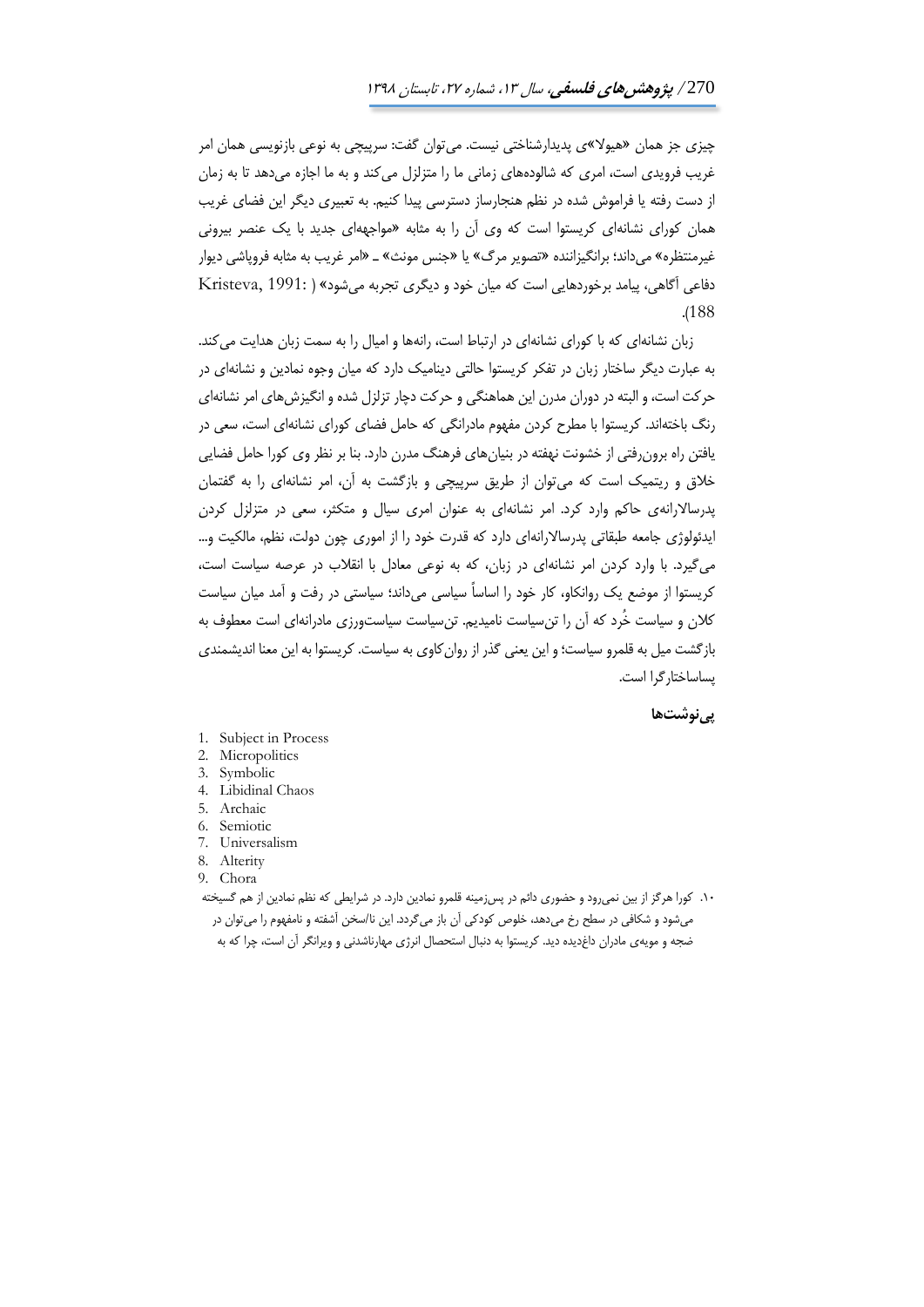نظر وی برداشتن سرکوب از روی آن، تنها امکان کنش سیاسی اصیل و حقیقی است. دلیل توجه عمیق کریستوا به هنر و ادبیات همین است.

- .33 کریستوا مفصلبندی کورا را در مقابل نظم و ترتیبی بازنمایانه، وابسته به شهود پدیدارشناختی ـ مکانی، قرار میدهد که به هندسه میانجامد )25-26 1984: Kristeva).
- 12. Negativity
- 13. Paternal Law
- .41 امر مازاد پیشبینیناپذیر است؛ تنها امکان فرا رفتن از طبیعت. در اندیشه معاصر انسان را میتوان »مازاد طبیعت« تعریف کرد.
- 15. Aufhebung
- 16. Oral Stage
- 17. Abjection
- 18. Taboo
- 19. Liminal Space
- 20. Medium
- 21. Purism
- 22. Matricide
- 23. Heimlichkeit
- 24. Unheimlichkeit
- 25. Das Unheimliche
- 26. Reduction 27. Revolt
- .71 باید میان مادر آرکائیک و مادر به مثابه ابژه میل در مرحله ادیپی تفاوت گذاشت. مادر آرکائیک متعلق به نخستین تجربههای کودکی است، که در آن، در روند رشد روانی کودک، هنوز تمایزی میان مادر و کودک وجود ندارد .)Beardsworth 2009:130(
	- .73 به ریشه مشترک revolt و revolution بیاندیشید.

30. Macropolitics

- .13 »بدن واژینال، این سکونتگاه گونه آدمی، تجربهای از »درونبودگی« و »واقعیت درونی« بر زنان تحمیل میکند، که اجازه نمیدهد *به راحتی قربانی* قانون ممنوعیت شود، یا با رمزگان ناشی از ممنوعیت (زبان، ایماژ، اندیشه و غیره) .)Clement and Kristeva 2001: 16( »شود بازنمایی
- 32. Corpopolitics
- 33. Second Coming
- 34. Parousia

#### **References**

- Beardsworth, Sara (2009) "Love's Lost Labors: Subjectivity, Art, and Politics", in *Psychoanalysis, Aesthetics, and Politics in the Work of Julia Kristeva*, K. Oliver and S. K. Keltner (eds.), New York: State University of New York.
- Butler, Judith (1990) *Gender and Trouble: Feminism and the Subversion of Identity*, London: Rutledge.
- Childers, Joseph and Hentzi, Gary (1995) *The Columbia Dictionary of Modern Literary and Cultural Criticism*, New York: Columbia University Press.
- Clement, Catherine and Kristeva, Julia (2001) *The Feminine and the Sacred*, trans. Jane Marie Todd, New York: Columbia University Press.